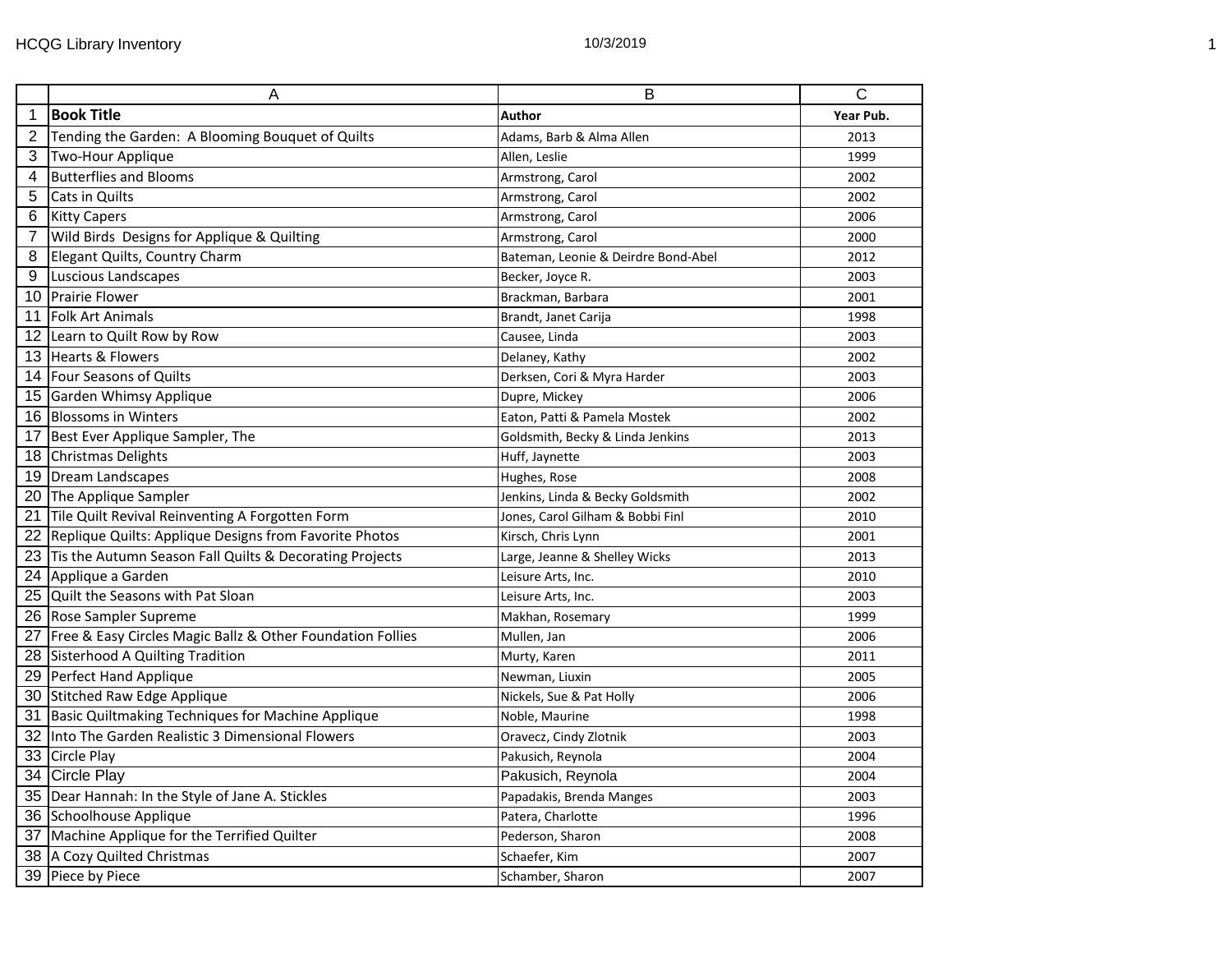|                 | D        | E              | $\overline{\mathsf{F}}$ | G               |
|-----------------|----------|----------------|-------------------------|-----------------|
| 1               | Category | <b>Sticker</b> | <b>Specialty</b>        | <b>Memorial</b> |
| $\overline{2}$  | Applique | Yellow         | Applique                |                 |
| $\overline{3}$  | Applique | Yellow         | Applique                |                 |
| $\overline{4}$  | Applique | Yellow         | Nature                  |                 |
| 5               | Applique | Yellow         | Animals                 |                 |
| 6               | Applique | Yellow         | Kitten Applique         |                 |
| $\overline{7}$  | Applique | Yellow         |                         |                 |
| $\overline{8}$  | Applique | Yellow         | Cotton & Wool Applique  |                 |
| 9               | Applique | Yellow         | Landscapes              |                 |
| 10              | Applique | Yellow         |                         |                 |
| 11              | Applique | Yellow         | Animals                 |                 |
| $\overline{12}$ | Applique | Yellow         |                         |                 |
| 13              | Applique | Yellow         |                         |                 |
| 14              | Applique | Yellow         | Garden Inspired         |                 |
| 15              | Applique | Yellow         |                         |                 |
| 16              | Applique | Yellow         |                         |                 |
| 17              | Applique | Yellow         | Applique                |                 |
| 18              | Applique | Yellow         | Christmas               |                 |
| 19              | Applique | Yellow         | Landscapes              |                 |
| 20              | Applique | Yellow         |                         |                 |
| 21              | Applique | Yellow         | <b>Tile Quilts</b>      |                 |
| 22              | Applique | Yellow         | Photo quilts            |                 |
| 23              | Applique | Yellow         |                         |                 |
| 24              | Applique | Yellow         |                         |                 |
| 25              | Applique | Yellow         |                         |                 |
| 26              | Applique | Yellow         |                         |                 |
| 27              | Applique | Yellow         |                         |                 |
| $\overline{28}$ | Applique | Yellow         |                         |                 |
| 29              | Applique | Yellow         | <b>Hand Applique</b>    |                 |
| 30              | Applique | Yellow         | Raw Edge Applique       |                 |
| 31              | Applique | Yellow         | Machine Applique        |                 |
| 32              | Applique | Yellow         |                         |                 |
| 33              | Applique | Yellow         | Circles                 |                 |
| 34              | Applique |                |                         |                 |
| 35              | Applique | Yellow         |                         |                 |
| 36              | Applique | Yellow         |                         |                 |
| 37              | Applique | Yellow         |                         |                 |
| 38              | Applique | Yellow         |                         |                 |
| 39              | Applique | Yellow         |                         |                 |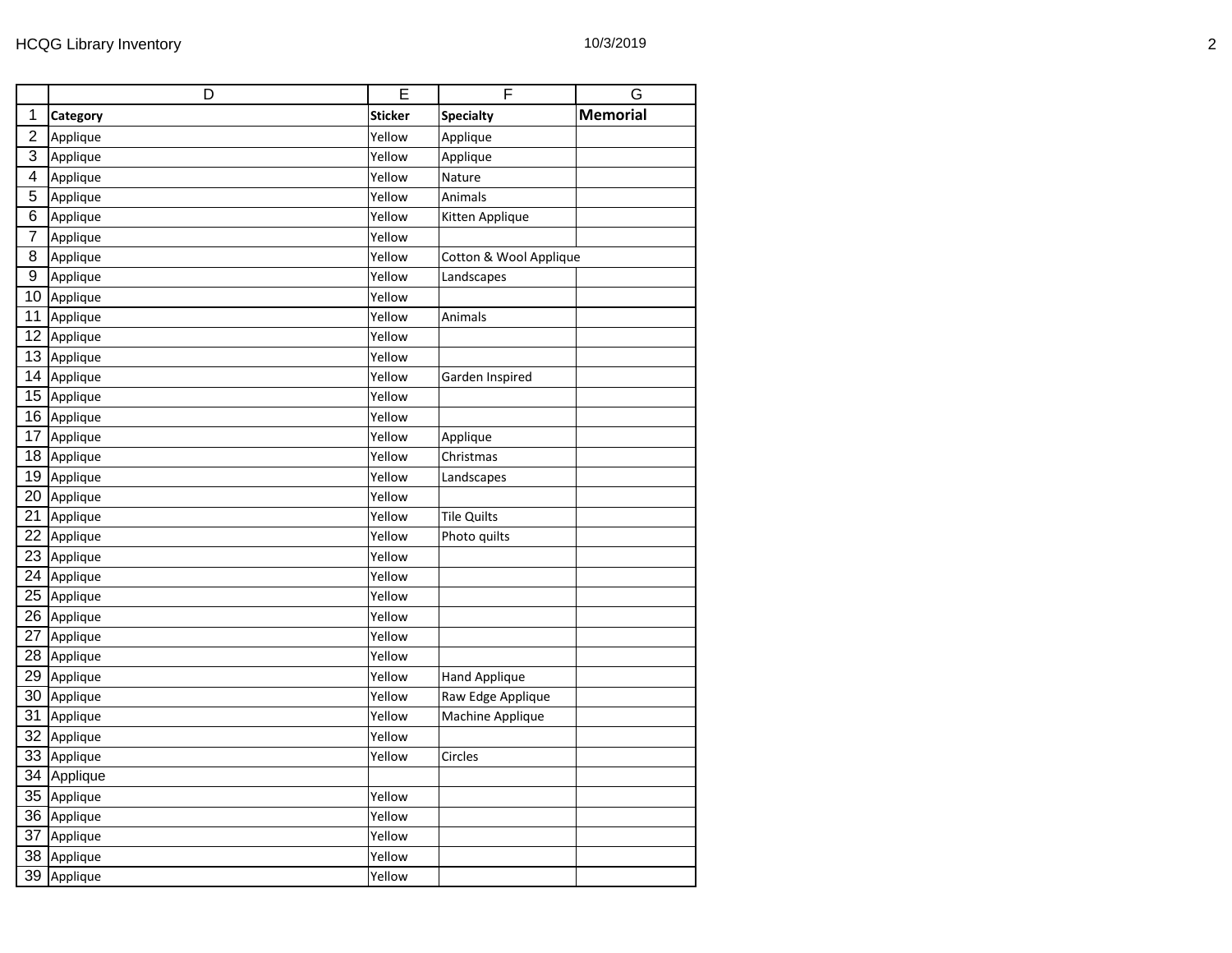|    | A                                                             | B                                             | $\overline{C}$ |
|----|---------------------------------------------------------------|-----------------------------------------------|----------------|
|    | 40 Hop to It! Appliqued Blocks & Projects                     | Sitar, Edyta                                  | 2009           |
|    | 41 Ultimate Applique Guidebook, The                           | Smith, Annie                                  | 2010           |
|    | 42 Quilts From My Garden                                      | Snyder, Karen                                 | 2008           |
|    | 43 Circles of the East                                        | Sudo, Kumiko                                  | 1997           |
| 44 | Ricky Tims' Rhapsody Quilts                                   | Tims, Ricky                                   | 2007           |
| 45 | Willowood                                                     | Wells, Jean                                   | 1997           |
|    | 46 Garden Inspired Quilts                                     | Wells, Jean & Valori                          | 2002           |
|    | 47 Quick & Colorful Applique                                  | Wilkinson, Rosemary                           | 2006           |
|    | 48 Quilts of Alaska                                           | Alaska Quilt Survey                           | 2003           |
|    | 49 Complete Guild to Quilting [oversized book]                | <b>Better Homes &amp; Gardens</b>             | 2002           |
|    | 50 Cutting Garden Quilts                                      | Bula, Melinda                                 | 2007           |
|    | 51 Trip to Ireland                                            | Carlson, Elizabeth Hamby                      | 2002           |
|    | 52 Simply Color Purple A Crayon Box for Quilters              | Christenson, Vanessa of V & C                 | 2015           |
|    | 53   Marvelous Miters                                         | Cleveland, Susan K                            | 2009           |
|    | 54 Polar Magic                                                | Cornwell, Nancy                               | 2001           |
|    | 55 Art of the Handmade Quilt, The                             | Daniel, Nancy Brennan                         | 2008           |
|    | 56 Top This!                                                  | Davis, Nona                                   | 2008           |
|    | 57 Simple Traditions                                          | Diehl, Kim                                    | 2006           |
|    | 58 America's Glorious Quilts [Oversized Book]                 | Duke, Dennis & Deborah Harding                | 1987           |
|    | 59 Quilter's Color Scheme Bible, The                          | Eddy, Celia                                   | 2006           |
|    | 60 Hearts & Hands                                             | Ferrero,, Hedges & Silber                     | 1987           |
|    | 61 Benni Harper's Quilt Album                                 | Fowler, Erlene & Margaret Hall                | 2004           |
|    | 62 Quilter's Practical Guide to Color, The                    | Goldsmith, Becky                              | 2015           |
|    | 63 Urban and Amish: Classic Quilts and Modern Updates         | Harder, Myra                                  | 2014           |
|    | 64   From Fiber to Fabric                                     | Hargrave, Harriet                             | 1997           |
|    | 65 Amish Quiltmaker: From Small Projects to Full-Sized Quilts | Havig, Bettina                                | 1992           |
|    | 66 Quilting Traditions: Pieces from the Past                  | Herr, Patricia T.                             | 2000           |
|    | 67 An Amish Adventure: a Workbook on Color in Quilts          | Horton, Roberta                               | 1996           |
|    | 68 Fabric Makes the Quilt, The                                | Horton, Roberta                               | 1995           |
|    | 69 American Quilts & How to Make Them                         | Houck, Carter & MyronMiller                   | 1975           |
|    | 70 Paint and Patches: Painting on Fabric                      | Johnson, Vicki                                | 1995           |
|    | 71 Passing on the Comfort                                     | Keuning-Tichelaar, An & Lynn Kaplanian-Buller | 2005           |
|    | 72 Quiltmaking for Beginners                                  | Kough, Lynn G.                                | 1999           |
|    | 73 Complete Quilting Course, The                              | Lawther, Gail                                 | 1997           |
|    | 74 Remember Me: Women & Their Friendship Quilts               | Lipsett, Linda Otto                           | 1985           |
|    | 75 Focus on Florals                                           | Martin, Terry                                 | 2005           |
|    | 76 Color for Terrified Quilters                               | McCauley, Ionne & Sharon Pederson             | 2007           |
|    | 77 A Texas Quilting Primer                                    | Orbelo, Beverly Ann                           | 1980           |
| 78 | <b>Quilt Mania</b>                                            | Quilt Mania, Dallas, Texas                    | 2003           |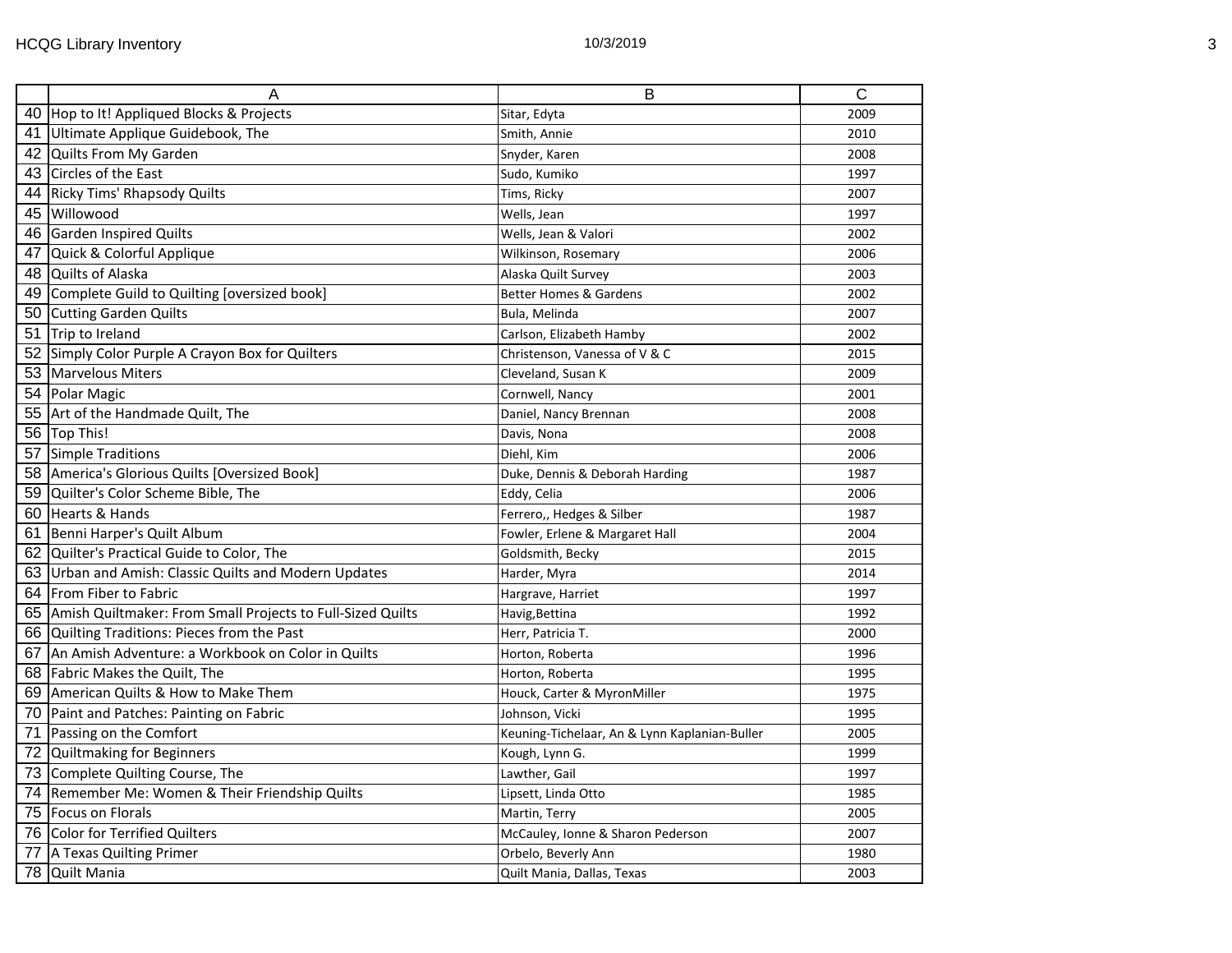|  |  |  |  | 10/3/2019 |  |
|--|--|--|--|-----------|--|
|--|--|--|--|-----------|--|

|    | D                                      | Е      | F                                     | G              |
|----|----------------------------------------|--------|---------------------------------------|----------------|
| 40 | Applique                               | Yellow |                                       |                |
| 41 | Applique                               | Yellow |                                       |                |
| 42 | Applique                               | Yellow | Recipes included                      |                |
| 43 | Applique                               | Yellow | Japanese Fabrics, Circle Norma Reeves |                |
| 44 | Applique                               | Yellow | Machine Applique                      |                |
| 45 | Applique                               | Yellow |                                       | Marge Kunkel   |
| 46 | Applique                               | Yellow |                                       |                |
| 47 | Applique                               | Yellow |                                       |                |
| 48 | Basic Technique, Fabric Color, History | Red    |                                       |                |
| 49 | Basic Technique, Fabric Color, History | Red    |                                       |                |
| 50 | Basic Technique, Fabric Color, History | Red    |                                       |                |
| 51 | Basic Technique, Fabric Color, History | Red    |                                       |                |
| 52 | Basic Technique, Fabric Color, History | Red    |                                       |                |
| 53 | Basic Technique, Fabric Color, History | Red    | <b>Borders</b>                        |                |
| 54 | Basic Technique, Fabric Color, History | Red    | Fleece                                |                |
| 55 | Basic Technique, Fabric Color, History | Red    |                                       |                |
| 56 | Basic Technique, Fabric Color, History | Red    |                                       |                |
| 57 | Basic Technique, Fabric Color, History | Red    |                                       |                |
| 58 | Basic Technique, Fabric Color, History | Red    | <b>Historic Quilts</b>                |                |
| 59 | Basic Technique, Fabric Color, History | Red    |                                       |                |
| 60 | Basic Technique, Fabric Color, History | Red    | History                               |                |
| 61 | Basic Technique, Fabric Color, History | Red    |                                       |                |
| 62 | Basic Technique, Fabric Color, History | Red    | Color                                 |                |
| 63 | Basic Technique, Fabric Color, History | Red    | Amish                                 |                |
| 64 | Basic Technique, Fabric Color, History | Red    |                                       |                |
| 65 | Basic Technique, Fabric Color, History | Red    | Amish                                 |                |
| 66 | Basic Technique, Fabric Color, History | Red    | <b>Historic Quilts</b>                |                |
| 67 | Basic Technique, Fabric Color, History | Red    | Amish                                 |                |
| 68 | Basic Technique, Fabric Color, History | Red    |                                       |                |
| 69 | Basic Technique, Fabric Color, History | Red    | <b>Historic Quilts</b>                |                |
| 70 | Basic Technique, Fabric Color, History | Red    | <b>Fabric Painting</b>                |                |
| 71 | Basic Technique, Fabric Color, History | Red    | Historic Quilts, History              |                |
| 72 | Basic Technique, Fabric Color, History | Red    |                                       |                |
| 73 | Basic Technique, Fabric Color, History | Red    |                                       |                |
| 74 | Basic Technique, Fabric Color, History | Red    | <b>Historic Quilts</b>                | Marcia Mulford |
| 75 | Basic Technique, Fabric Color, History | Red    |                                       |                |
| 76 | Basic Technique, Fabric Color, History | Red    | Color                                 |                |
| 77 | Basic Technique, Fabric Color, History | Red    | <b>Historic Quilts</b>                |                |
| 78 | Basic Technique, Fabric Color, History | Red    | <b>Historic Quilts</b>                |                |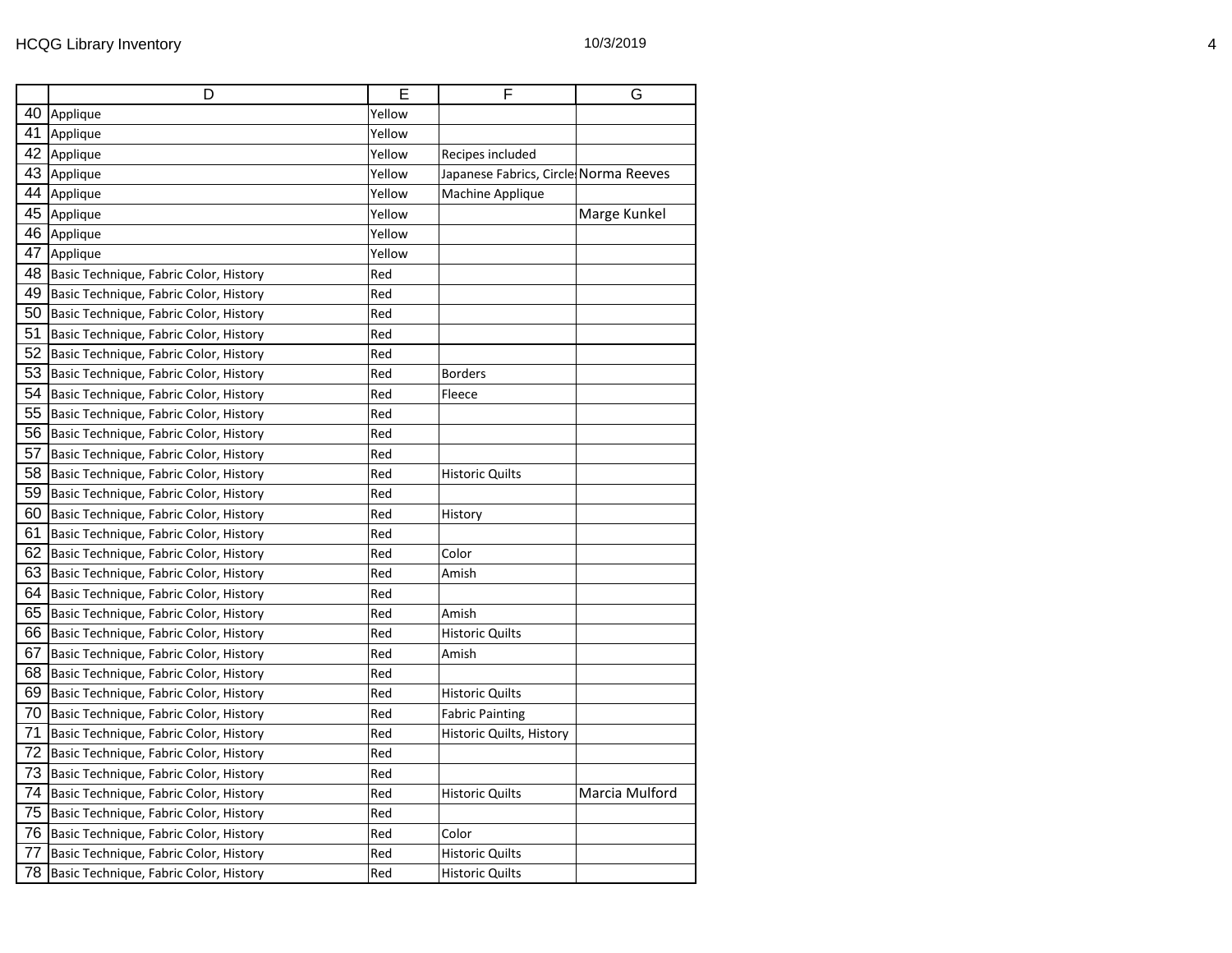| A                                                                       | B                                    | $\overline{\text{c}}$ |
|-------------------------------------------------------------------------|--------------------------------------|-----------------------|
| 79 Drafting & Design Simplified                                         | Rodale Press, Dunn, Sarah Sacks      | 2002                  |
| 80 Fantastic Finishes                                                   | Rodale Press, Dunn, Sarah Sacks      | 1999                  |
| 81 Perfect Piecing                                                      | Rodale Press, Soltys, Karen Costello | 1997                  |
| 82 Best All-Time Tips for Quilters                                      | Rodale, Pahl, Ellen                  | 1999                  |
| 83 Australian Quilt Heritage                                            | Rolfe, Margaret                      | 1998                  |
| 84 Quilts The Fabric of Friendship                                      | Schiffer Publishing Ltd.             | 2000                  |
| 85 Quilts: A Living Tradition [Oversized Book]                          | Shaw, Roberta                        | 1995                  |
| 86 Machine Quiltmaking                                                  | Smith, Lois                          | 1997                  |
| 87 Quilting the World Over                                              | Soltow, Willow Ann                   | 1991                  |
| 88 Louisa May Alcott: Quilts of Her Life, Her Work, Her Heart           | Thompson, Terry                      | 2008                  |
| 89 Japanese Quilts & Quilters: Story of Am American Import              | Wong, Teresa Duryea                  | 2015                  |
| 90 Encyclopedia of Sewing Machine Techniques                            | Bednar, Nancy & Jo Ann Pugh-Gannon   | 2001                  |
| 91 Add A Line: Extreme Quilting Patterns                                | Donaldson, Janie                     | 2007                  |
| 92 Heirloom Machine Quilting                                            | Hargrave, Harriet                    | 1995                  |
| 93 Foolproof Machine Quilting                                           | Mashuta, Mary                        | 2008                  |
| 94   Fabulous Feathers & Fillers - Design & Machine Quilting Techniques | Nickels, Sue                         | 2013                  |
| 95 Machine Quilting with Decorative Threads                             | Noble, Maurine & ElizabethHendricks  | 1998                  |
| 96 Flawless Hand Quilting                                               | Rodale Press, Inc.                   | 1999                  |
| 97 Fast & Fun Machine Quilting                                          | Rodale Press, Soltys, Karen Costello |                       |
| 98 Show Me How to Machine Quilt                                         | Sandbach, Kathy                      | 2002                  |
| 99 Helen's Mix & Match Quilting Patterns                                | Squires, Helen                       | 2005                  |
| 100 It's Not a Quilt Until It's Quilted [Oversized Book]                | Thompson, Shirley                    | 1984                  |
| 101 In the Studio with Angela Walters                                   | Walters, Angela                      | 2012                  |
| 102 Shape by Shape: Free Motion Quilting70+ Designs                     | Walters, Angela                      | 2014                  |
| 103 Stack, Shuffle, & Slide                                             | Alexander, Karka                     | 2014                  |
| 104 Surprise Yourself                                                   | Angotti, Charlotte & Debbie Caffrey  | 2012                  |
| 105 Quilt the Seasons                                                   | Baker, Barbara K.& Jeri Boe          | 2004                  |
| 106 Spellbinding Quiltsto Paper Piece                                   | Bakker, Maaike                       | 2006                  |
| 107 Bargello Quilts with a Twist                                        | Ball, Maggie                         | 2008                  |
| 108 Decorated Kitchen                                                   | Beck, Leslie                         | 2000                  |
| 109 Dancing Dragonfly Quilts                                            | Beevers, Sue                         | 2009                  |
| 110 Quilt-Lovers Favorites Volume 2                                     | <b>Better Homes &amp; Gardens</b>    | 2002                  |
| 111 Dancing Quilts from Straight Pieces                                 | Bowles, Debbie                       | 2003                  |
| 112 Cross Stitch Quilts                                                 | Burns, Eleanor                       | 2000                  |
| 113 Garden Lattice Quilts                                               | Burns, Eleanor                       | 2002                  |
| 114 Still Stripping After 25 Years                                      | Burns, Eleanor                       | 2006                  |
| 1153 Quilters Celebrate the 4 Seasons                                   | Combs, Reynolds & Shay               | 2004                  |
| 116 Cotton Theory Quilting: Quilt First-Then Assemble Bk 1              | Cotton, Betty                        | 2006                  |
| 117 Setting Solutions                                                   | Craig, Sharyn                        | 2001                  |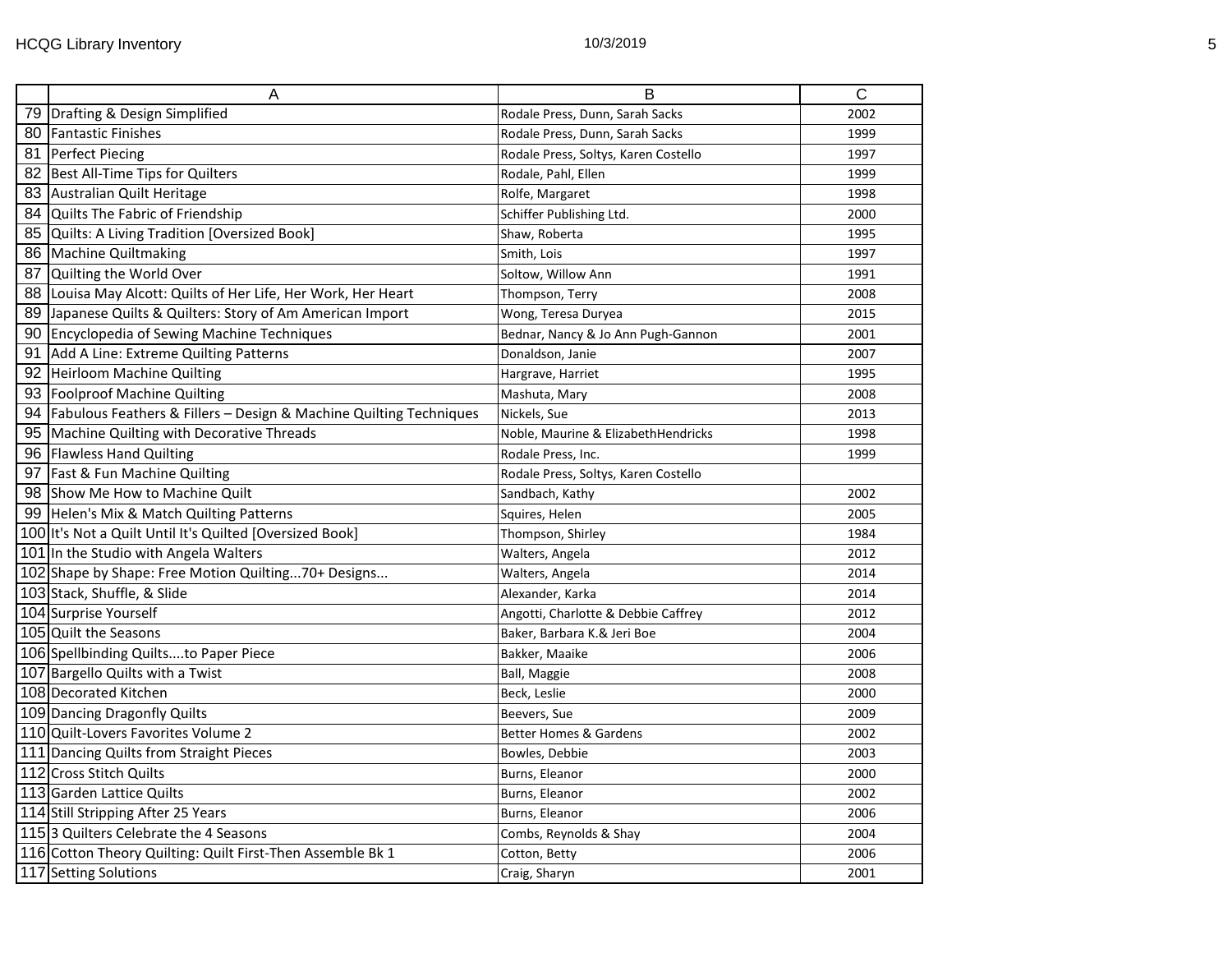|    | D                                            | Е                | F                      | G                       |
|----|----------------------------------------------|------------------|------------------------|-------------------------|
| 79 | Basic Technique, Fabric Color, History       | Red              |                        |                         |
| 80 | Basic Technique, Fabric Color, History       | Red              |                        |                         |
| 81 | Basic Technique, Fabric Color, History       | Red              |                        |                         |
| 82 | Basic Technique, Fabric Color, History       | Red              |                        |                         |
| 83 | Basic Technique, Fabric Color, History       | Red              | Historic Quilts        |                         |
| 84 | Basic Technique, Fabric Color, History       | Red              | <b>Historic Quilts</b> | <b>Charlotte Potter</b> |
| 85 | Basic Technique, Fabric Color, History       | Red              |                        |                         |
| 86 | Basic Technique, Fabric Color, History       | Red              |                        | Susie McCracken         |
| 87 | Basic Technique, Fabric Color, History       | Red              | <b>Historic Quilts</b> |                         |
| 88 | Basic Technique, Fabric Color, History       | Red              | Historic Quilts        |                         |
| 89 | Basic Technique, Fabric Color, History       | Red              |                        |                         |
| 90 | Hand & Machine Quilting, Quilting Motifs     | <b>Hot Green</b> |                        |                         |
| 91 | Hand & Machine Quilting, Quilting Motifs     | <b>Hot Green</b> |                        |                         |
| 92 | Hand & Machine Quilting, Quilting Motifs     | <b>Hot Green</b> |                        |                         |
| 93 | Hand & Machine Quilting, Quilting Motifs     | <b>Hot Green</b> |                        |                         |
| 94 | Hand & Machine Quilting, Quilting Motifs     | <b>Hot Green</b> |                        |                         |
| 95 | Hand & Machine Quilting, Quilting Motifs     | Hot Green        | Thread Embellishment   | Ella Fisher             |
| 96 | Hand & Machine Quilting, Quilting Motifs     | <b>Hot Green</b> |                        |                         |
| 97 | Hand & Machine Quilting, Quilting Motifs     | <b>Hot Green</b> |                        |                         |
|    | 98 Hand & Machine Quilting, Quilting Motifs  | <b>Hot Green</b> |                        |                         |
| 99 | Hand & Machine Quilting, Quilting Motifs     | <b>Hot Green</b> |                        |                         |
|    | 100 Hand & Machine Quilting, Quilting Motifs | <b>Hot Green</b> |                        |                         |
|    | 101 Hand & Machine Quilting, Quilting Motifs | Hot Green        | Modern Quilts          |                         |
|    | 102 Hand & Machine Quilting, Quilting Motifs | <b>Hot Green</b> |                        |                         |
|    | 103 Piecing Technology                       | Blue             |                        |                         |
|    | 104 Piecing Technology                       | Blue             |                        |                         |
|    | 105 Piecing Technology                       | Blue             | Seasonal               |                         |
|    | 106 Piecing Technology                       | Blue             | Paper piecing, Kids    |                         |
|    | 107 Piecing Technology                       | Blue             | Bargello look          |                         |
|    | 108 Piecing Technology                       | Blue             | Kitchen Decor          |                         |
|    | 109 Piecing Technology                       | Blue             |                        |                         |
|    | 110 Piecing Technology                       | Blue             |                        | Linda Ridgway           |
|    | 111 Piecing Technology                       | Blue             |                        |                         |
|    | 112 Piecing Technology                       | Blue             |                        |                         |
|    | 113 Piecing Technology                       | Blue             |                        |                         |
|    | 114 Piecing Technology                       | Blue             |                        |                         |
|    | 115 Piecing Technology                       | Blue             | Seasonal               |                         |
|    | 116 Piecing Technology                       | Blue             |                        |                         |
|    | 117 Piecing Technology                       | Blue             |                        |                         |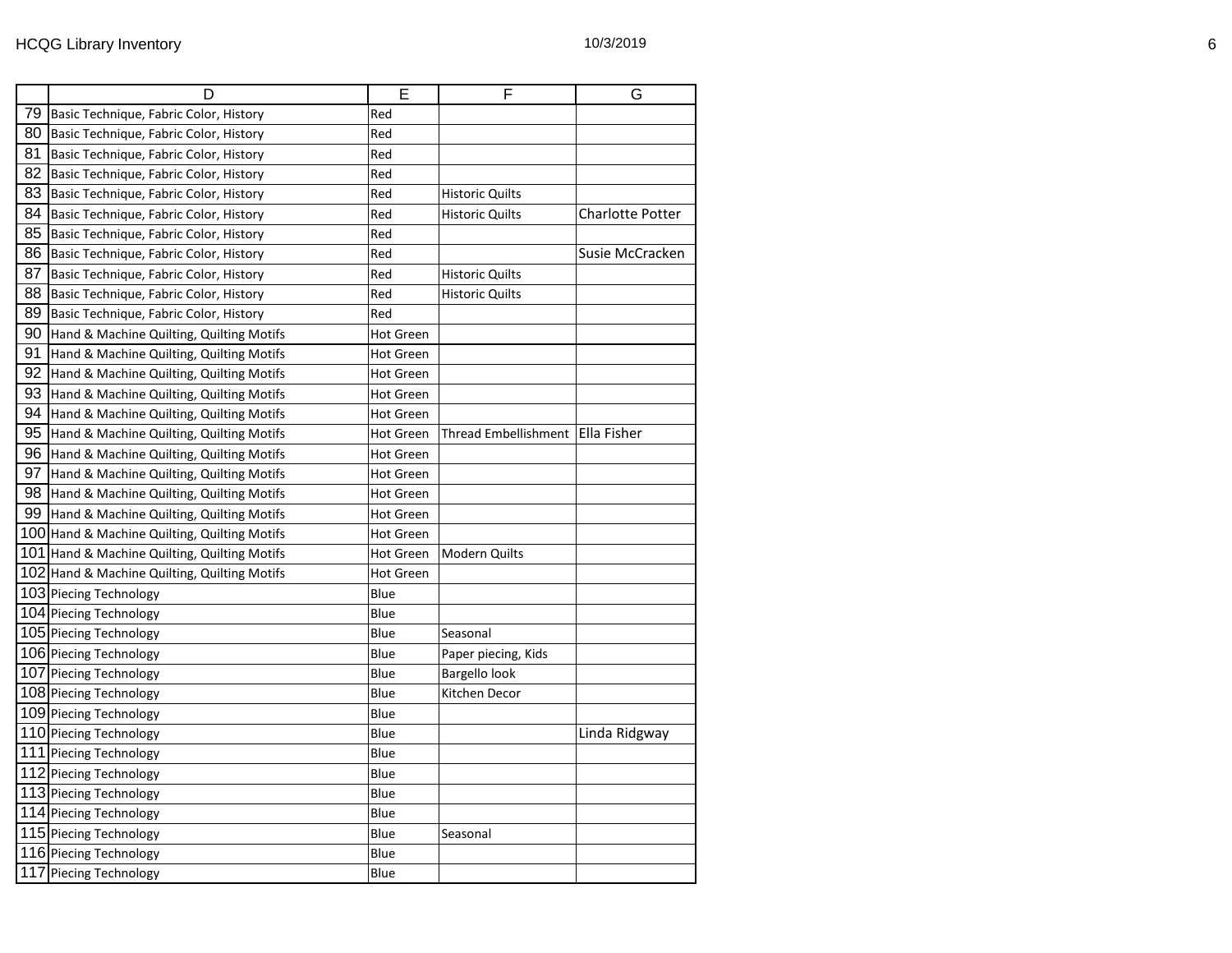| A                                                              | B                                 | $\overline{C}$ |
|----------------------------------------------------------------|-----------------------------------|----------------|
| 118 Colorific                                                  | Dinndorf, Pam Goecke              | 2013           |
| 11950 Fabulous Paper-Pieced Stars                              | Doak, Carol                       | 2000           |
| 120 Bargello Quilts                                            | Edie, Maarge                      | 1994           |
| 121 Quilted Table Toppers                                      | Fons & Porter                     | 2014           |
| 122 Bits of Bargello                                           | Gibbs, Karen                      | 2009           |
| 123 Playful Quilts for Kids                                    | Hall, Carolyn Vosburg             | 2005           |
| 124 Log Cabins for Everyone                                    | Hatch, Sandra                     | 1996           |
| 125 Flying Geese & More                                        | Hawley, Joan                      | 2004           |
| 126 Lazy and Lovin' It                                         | Hawley, Joan                      | 2001           |
| 127 Strip Savy 2 1/2 Strip Quilting Designs                    | Henderson, Kate                   | 2014           |
| 128 Beautiful Foundation Pieced Quilt Blocks                   | Hiney, Mary Jo                    | 1999           |
| 129 Quilts to Come Home To                                     | Hoffman, Joy & Darlene Zimmerman  | 2002           |
| 130 Big 'n Easy Supersized Quilts for Queen Beds               | Hopkins, Judy                     | 2005           |
| 131 Triangle Free Quilts                                       | Hopkins, Judy                     | 2002           |
| 132 101 Fabulous Rotary Cut Quilts                             | Hopkins, Judy & Nancy J Martin    | 1998           |
| 133 Thimbleberries Guide for Weekend Quilters, The             | Jensen, Lynette                   | 1999           |
| 134 Big-Block Quilts by Magic                                  | Johnson-Srebro, Nancy             | 2006           |
| 135 Beyond the Block                                           | Johnson, Linda K. & Jane K. Wells | 2008           |
| 136 New Log Cabin with a Twist                                 | Kaempfer, Barbara T               | 1995           |
| 137 Put Some Charm in Your Quilts                              | Kauffman, Connie                  | 2012           |
| 138 Border Workbook, The                                       | Kime, Janet                       | 1997           |
| 139 Scrap Quilts Best of Fons & Porter                         | Leisure Arts, Inc.                | 2010           |
| 140 More Quilts from The Quilt Makers Gift                     | Line, Joanne Larsen               | 2003           |
| 141 Showstopping Quilts to Foundation Piece                    | Lund, Tricia & Judy Pollard       | 2007           |
| 142 Rapt in Borders                                            | Marvig, Michelle & Caroline Price | 2002           |
| 143 Strip Happy - Quilting on A Roll                           | McNeill, Suzanne                  | 2011           |
| 144 A Few of My Favorite Miniature Quilts                      | Meunier, Christiane               | 2005           |
| 145 Crazy Quilts by Machine                                    | Michler, Marsha                   | 2000           |
| 146 Easy Pieces Creative Color Play with 2 Simple Quilt Blocks | Miller, Margaret J                | 1998           |
| 147 English Cottage Quilts                                     | Moster, Pamela                    | 2004           |
| 148 Memories & Milestones                                      | Mumm, Debbie                      | 2006           |
| 149 Log Cabin Quilts: A Brand New Story                        | Murphy, Karen                     | 2005           |
| 150 Kaleidoscope Quilts                                        | Nadelstern, Paula                 | 2008           |
| 151 Puzzle Quilts                                              | Nadelstern, Paula                 | 2005           |
| 152 Snowflakes & Quilts                                        | Nadelstern, Paula                 | 2001           |
| 153 Wonderful 1 Fabric Quilts                                  | Nichols, Kay                      | 2007           |
| 154 More Quick Watercolor Quilts                               | Pappas, Dina                      | 2001           |
| 155 Reversible Quilts                                          | Pederson, Sharon                  | 2002           |
| 156 Impressionist Palette: Quilt Color and Design              | Perry, Gai                        | 1997           |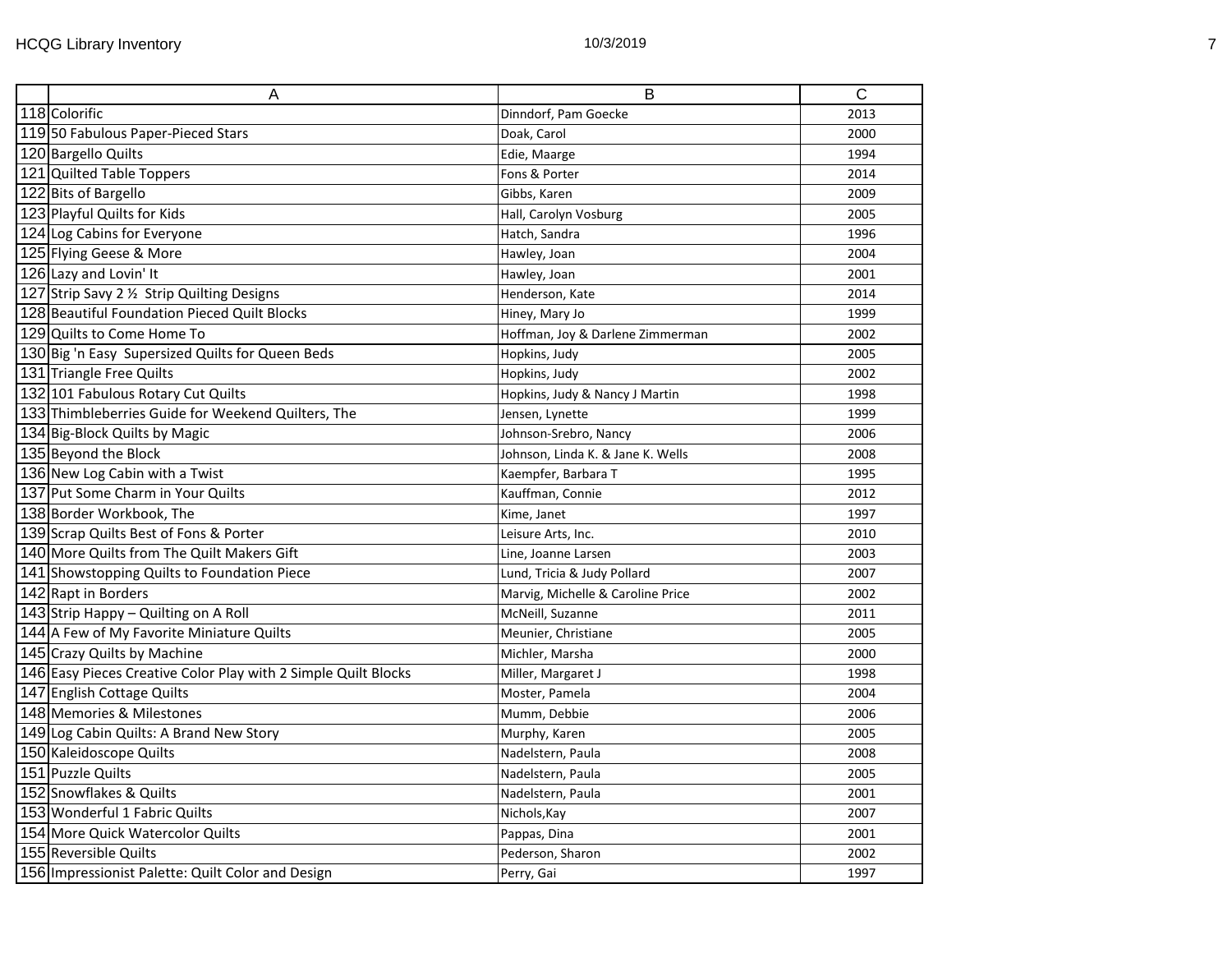|     | D                      | E    | F                         | G           |
|-----|------------------------|------|---------------------------|-------------|
|     | 118 Piecing Technology | Blue | <b>Dynamic Quilts</b>     |             |
|     | 119 Piecing Technology | Blue | Paper piecing             |             |
|     | 120 Piecing Technology | Blue | Bargello                  | Ann Swope   |
|     | 121 Piecing Technology | Blue |                           | Sherri Rice |
|     | 122 Piecing Technology | Blue | Bargello                  |             |
|     | 123 Piecing Technology | Blue | Babies, Kids              |             |
|     | 124 Piecing Technology | Blue | Log Cabin                 |             |
|     | 125 Piecing Technology | Blue |                           |             |
|     | 126 Piecing Technology | Blue |                           |             |
|     | 127 Piecing Technology | Blue | <b>Strip Piecing</b>      |             |
|     | 128 Piecing Technology | Blue |                           |             |
|     | 129 Piecing Technology | Blue | <b>Tri-Recs Tools</b>     |             |
|     | 130 Piecing Technology | Blue |                           |             |
|     | 131 Piecing Technology | Blue |                           |             |
|     | 132 Piecing Technology | Blue |                           |             |
|     | 133 Piecing Technology | Blue |                           |             |
|     | 134 Piecing Technology | Blue |                           |             |
|     | 135 Piecing Technology | Blue |                           |             |
|     | 136 Piecing Technology | Blue |                           |             |
|     | 137 Piecing Technology | Blue | <b>Charm Packs</b>        |             |
|     | 138 Piecing Technology | Blue | <b>Borders</b>            |             |
|     | 139 Piecing Technology | Blue | <b>Scrap Quilts</b>       |             |
|     | 140 Piecing Technology | Blue |                           |             |
|     | 141 Piecing Technology | Blue | <b>Foundation Piecing</b> |             |
|     | 142 Piecing Technology | Blue | <b>Borders</b>            |             |
|     | 143 Piecing Technology | Blue | <b>Strip Piecing</b>      |             |
|     | 144 Piecing Technology | Blue | Miniatures                |             |
|     | 145 Piecing Technology | Blue | <b>Crazy Quilts</b>       |             |
|     | 146 Piecing Technology | Blue |                           |             |
|     | 147 Piecing Technology | Blue |                           |             |
|     | 148 Piecing Technology | Blue | Applique                  |             |
|     | 149 Piecing Technology | Blue | Log Cabin                 |             |
|     | 150 Piecing Technology | Blue |                           |             |
| 151 | Piecing Technology     | Blue |                           |             |
|     | 152 Piecing Technology | Blue | Snowflakes                |             |
|     | 153 Piecing Technology | Gold |                           |             |
|     | 154 Piecing Technology | Blue | Watercolor quilts         |             |
|     | 155 Piecing Technology | Blue |                           |             |
|     | 156 Piecing Technology | Blue | Color                     |             |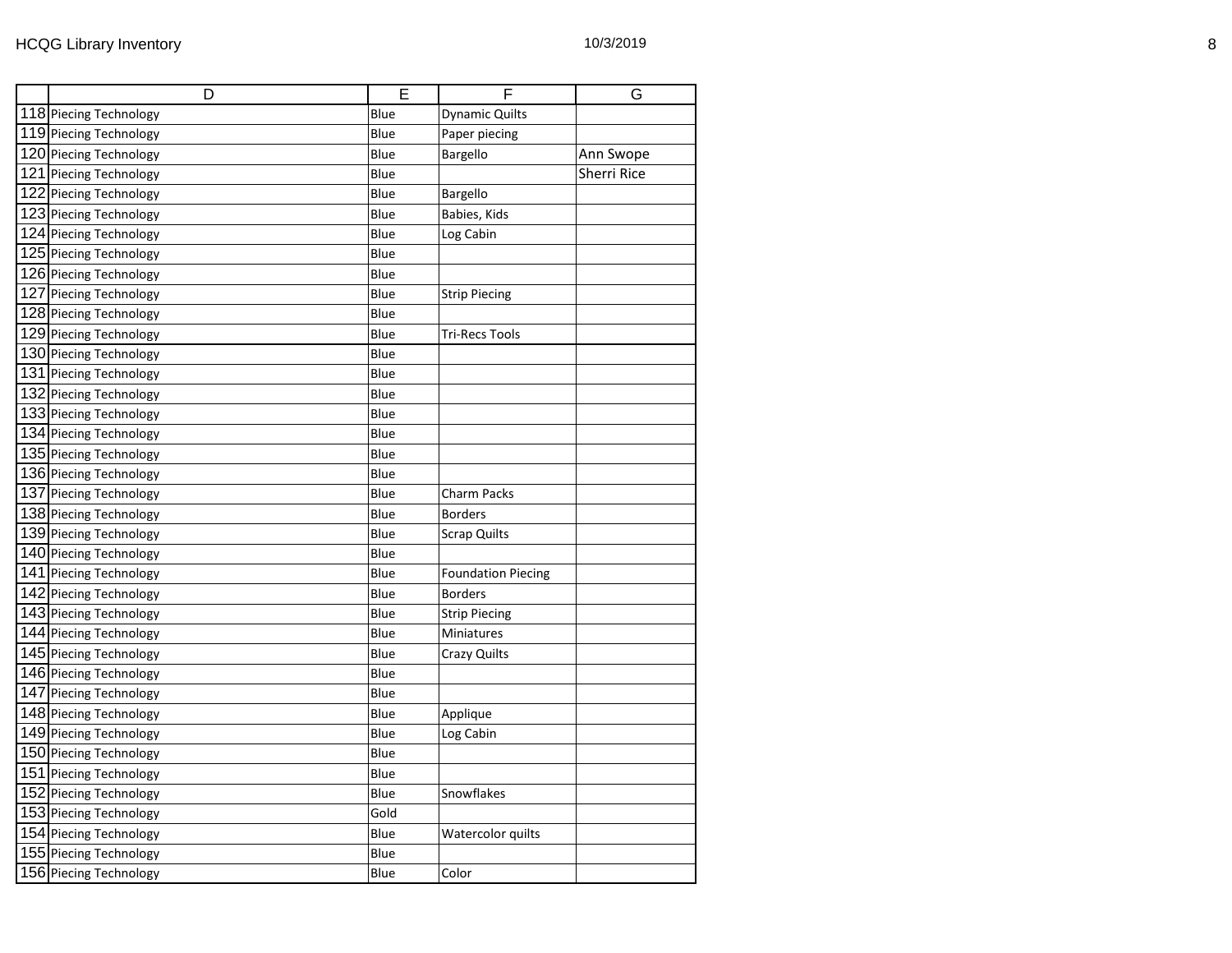| $\overline{A}$                                                 | B                                 | $\overline{\text{c}}$ |
|----------------------------------------------------------------|-----------------------------------|-----------------------|
| 157 Quilts Without Corners                                     | Phillips, Cheryl                  |                       |
| 158 Wedge Works II - the 3-D Mariner's Compass                 | Phillips, Cheryl                  | 1998                  |
| 159 Fat Quarter Frenzy                                         | Purney-Mark, Susan & Daphne Grieg | 2005                  |
| 160 More Quilts for Baby                                       | Reikes, Ursula                    | 1997                  |
| 161 Word-Play Quilts                                           | Ricucci, Tony                     | 2010                  |
| 162 One-Block Wonders                                          | Rosenthal, Maxine                 | 2006                  |
| 163 Kaffe Fassett's Brilliant Little Patchworks                | <b>Rowan Publications</b>         | 2015                  |
| 164 Kaffe Fassett's Quilts in Morocco                          | <b>Rowan Publications</b>         | 2014                  |
| 165 301 Country Christmas Quilt Blocks                         | Saffiote, Cheri                   | 2002                  |
| 166 Sensational Sets & Borders (Rodale Library Series)         | Schneider, Sally                  | 1998                  |
| 167 Foundation Pieced Nature Quilts Designer Edition           | Schwartz, Liz & Stephen Seifert   | 2002                  |
| 168 9-Patch Pizzazz                                            | Sisneros, Judy                    | 2009                  |
| 169 Bundles of Fun: Quilts from Fat Quarters                   | Snyder, Karen                     | 2006                  |
| 170 Rotary Cutting Revolution: New One-step Cutting            | Solomon, Anita Grossan            | 2010                  |
| 171 Quilting UFO's with Helen's Hints                          | Squires, Helen                    | 2009                  |
| 172 Sizzle 'n Pop                                              | Stuart, Trish                     | 2009                  |
| 173 Undercover Strip                                           | Stuart, Trish                     | 2009                  |
| 174 A Baker's Dozen: 13 Quilts from Layer Cakes                | <b>That Patchwork Place</b>       | 2010                  |
| 175 A Perfect Match, a Guild to Precise Machine Piecing        | Thomas, Donna Lynn                | 1999                  |
| 176 Mirror Manipulations                                       | Valentine, Gail                   | 1996                  |
| 177 Piece & Quilt with Precuts                                 | Watson, Christa                   | 2017                  |
| 178 Quilts of the Southwest                                    | Watts, J. Michelle                | 2005                  |
| 179 Spotlight on Neutrals                                      | Wys, Pat                          | 2001                  |
| 180 Quilted Nursery, The                                       | Beck, Leslie                      | 1999                  |
| 181 Quilt Your Favorite Photos                                 | Alofs, Betty                      | 2006                  |
| 182 Beautifully Quilted with Alex Anderson                     | Anderson, Alex                    | 2003                  |
| 183 Faces & Places                                             | Anderson, Charlotte Warr          | 1995                  |
| 184 Simple Fabric Folding for Christmas                        | Aneloski, Liz                     | 2003                  |
| 185 Fast Fun & Easy Fabric Bags                                | Archer, Pam                       | 2005                  |
| 186 Patchwork Puzzle Balls                                     | Beyer, Jinny                      | 2005                  |
| 187 Best of Quilting Arts, The                                 | Bolton, Pokey                     | 2011                  |
| 188 Easy Batik Landscape Quilts                                | Brown, Patricia L.                | 2011                  |
| 189 Serendipity Quilts: Cutting Loose Fabric Collage           | Carlson, Susan                    | 2010                  |
| 190 Fabric Embellishing                                        | Chandler, Ruth, et. Al            | 2009                  |
| 191 A Perfect Union of Patchwork & Applique                    | Christopherson, Darlene C         | 2003                  |
| 192 Optical Illusions for Quilters                             | Combs, Karen                      | 2002                  |
| 193 Sweet Nursery Chic                                         | Cousineau, Susan                  | 2009                  |
| 194 When Quilt Designers Think Small: Innovative Quilt Designs | Creative Publishing International | 2004                  |
| 195 Art Quilt Workbook                                         | Davila, Jane & Elin Waterston     | 2007                  |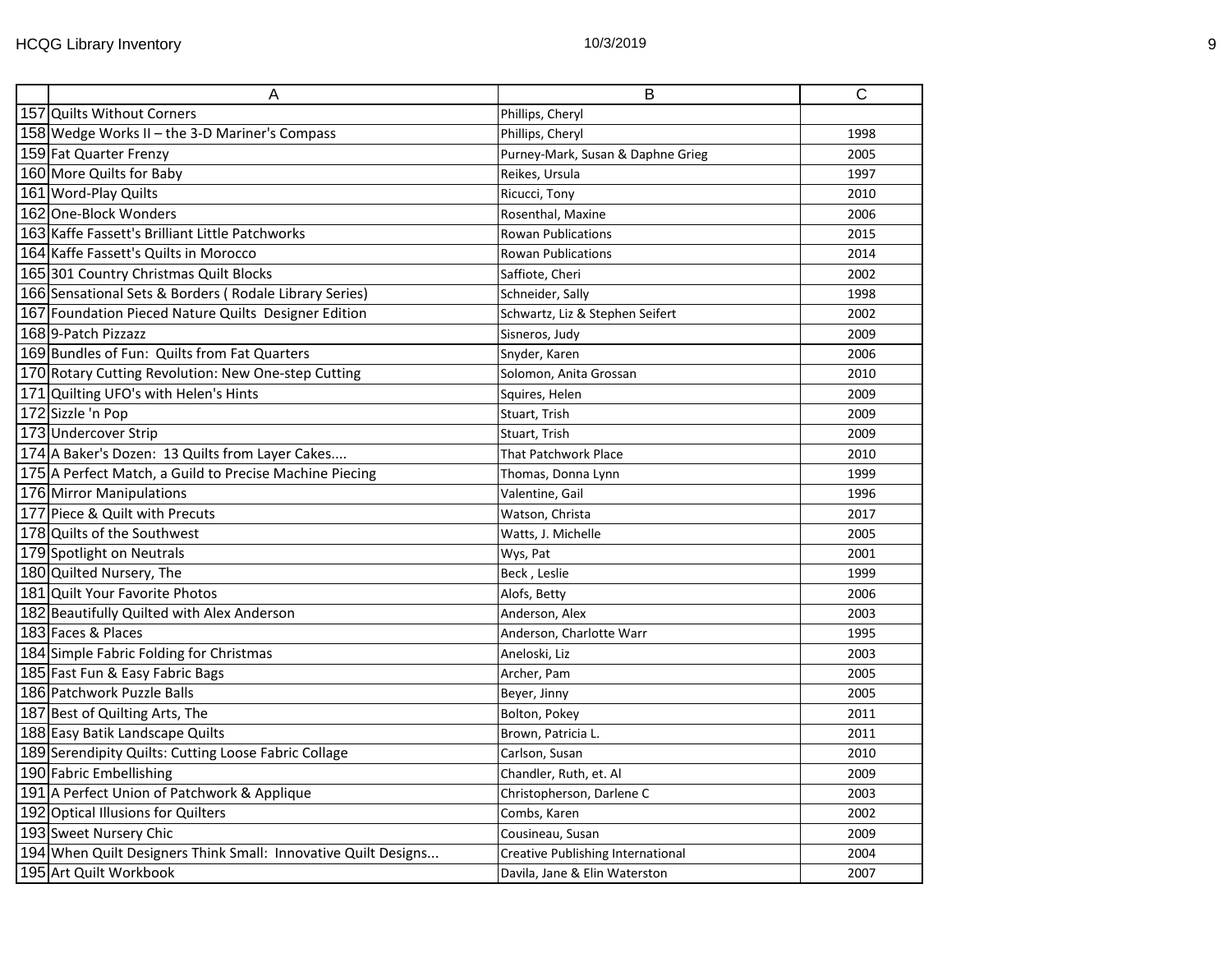|     | D                                                 | Е               | F                        | G                     |
|-----|---------------------------------------------------|-----------------|--------------------------|-----------------------|
| 157 | <b>Piecing Technology</b>                         | Blue            |                          | Geane Jeffery         |
|     | 158 Piecing Technology                            | Blue            |                          |                       |
|     | 159 Piecing Technology                            | Blue            |                          |                       |
|     | 160 Piecing Technology                            | Blue            | Babies, Kids             | Julie Schlichting     |
| 161 | <b>Piecing Technology</b>                         | Blue            |                          |                       |
|     | 162 Piecing Technology                            | Blue            |                          |                       |
|     | 163 Piecing Technology                            | Blue            |                          |                       |
|     | 164 Piecing Technology                            | Blue            |                          |                       |
|     | 165 Piecing Technology                            | Blue            | Christmas                |                       |
|     | 166 Piecing Technology                            | Blue            | <b>Borders</b>           | <b>Bethel Nickles</b> |
|     | 167 Piecing Technology                            | Blue            | Machine Applique         |                       |
|     | 168 Piecing Technology                            | Blue            |                          |                       |
|     | 169 Piecing Technology                            | Blue            | Fat Quarter Friendly     |                       |
|     | 170 Piecing Technology                            | Blue            |                          |                       |
| 171 | <b>Piecing Technology</b>                         | Blue            |                          |                       |
|     | 172 Piecing Technology                            | Blue            |                          | Millie Alleo          |
|     | 173 Piecing Technology                            | Blue            |                          |                       |
|     | 174 Piecing Technology                            | Blue            |                          |                       |
|     | 175 Piecing Technology                            | Blue            |                          |                       |
|     | 176 Piecing Technology                            | Blue            |                          |                       |
| 177 | <b>Piecing Technology</b>                         | Blue            |                          |                       |
|     | 178 Piecing Technology                            | Blue            |                          |                       |
|     | 179 Piecing Technology                            | Blue            |                          |                       |
|     | 180 Piecing Technology, Baby & Kids               | Blue            | Babies, Kids             |                       |
| 181 | Quilt Art, Embellishments, Special Techniques     | Hot Green       | Photo quilts             |                       |
| 182 | Quilt Art, Embellishments, Special Techniques     | <b>Hot Pink</b> | Quilting                 |                       |
|     | 183 Quilt Art, Embellishments, Special Techniques | Hot Pink        |                          |                       |
|     | 184 Quilt Art, Embellishments, Special Techniques | <b>Hot Pink</b> |                          |                       |
|     | 185 Quilt Art, Embellishments, Special Techniques | Hot Pink        |                          |                       |
|     | 186 Quilt Art, Embellishments, Special Techniques | <b>Hot Pink</b> | <b>Puzzle Balls</b>      |                       |
| 187 | Quilt Art, Embellishments, Special Techniques     | Hot Pink        |                          |                       |
|     | 188 Quilt Art, Embellishments, Special Techniques | Hot Green       | Batiks, Landscape        |                       |
|     | 189 Quilt Art, Embellishments, Special Techniques | Hot Pink        |                          |                       |
|     | 190 Quilt Art, Embellishments, Special Techniques | Hot Pink        |                          |                       |
| 191 | Quilt Art, Embellishments, Special Techniques     | <b>Hot Pink</b> |                          |                       |
| 192 | Quilt Art, Embellishments, Special Techniques     | Hot Pink        | <b>Optical Illusions</b> |                       |
|     | 193 Quilt Art, Embellishments, Special Techniques | <b>Hot Pink</b> | Babies, Kids             | Nancy Hatch           |
|     | 194 Quilt Art, Embellishments, Special Techniques | <b>Hot Pink</b> | Wearables included       |                       |
|     | 195 Quilt Art, Embellishments, Special Techniques | <b>Hot Pink</b> |                          |                       |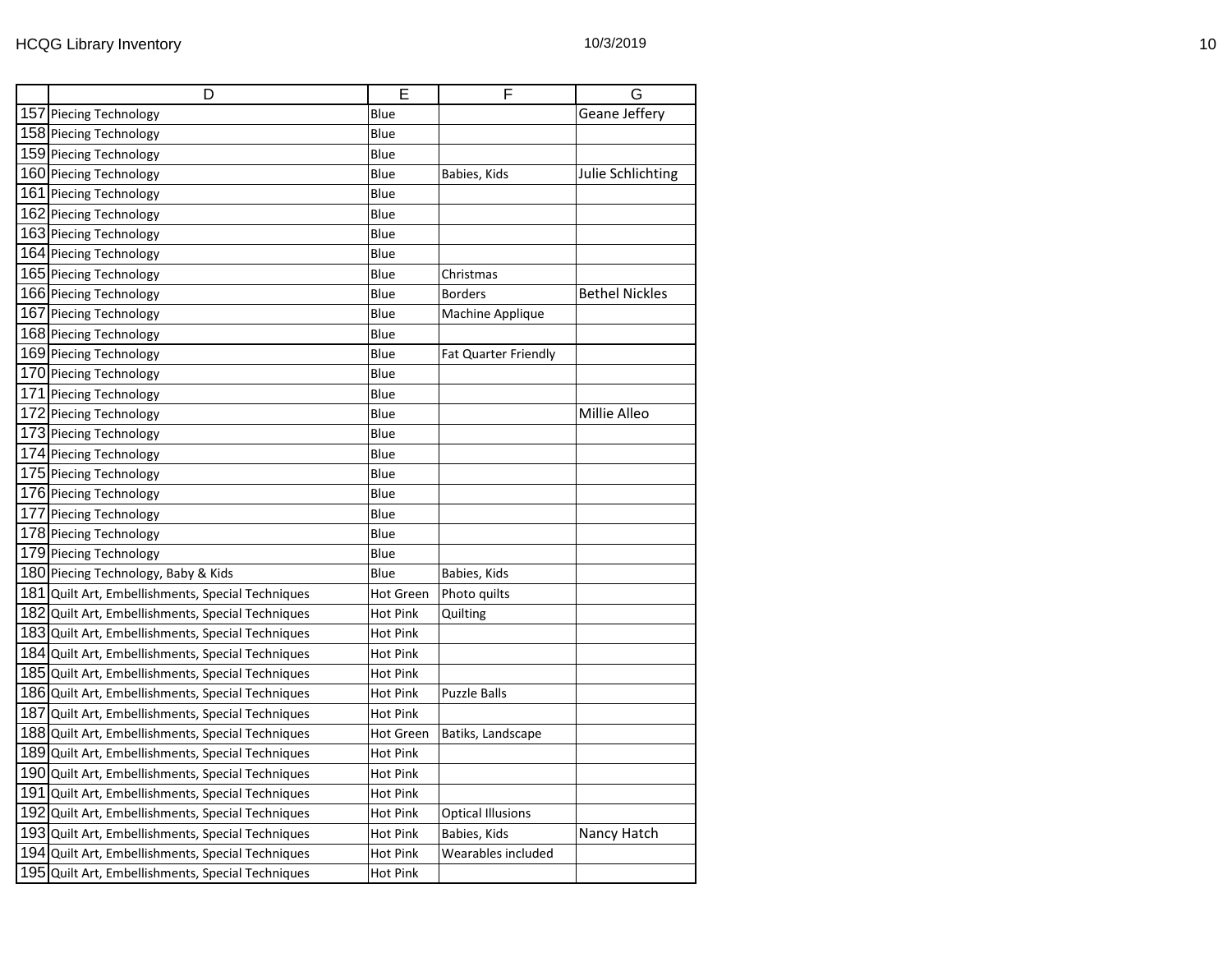| A                                                                       | B                                     | $\mathsf{C}$ |
|-------------------------------------------------------------------------|---------------------------------------|--------------|
| 196 Machine Embroidery & More                                           | Dibbs, Kristen                        | 2001         |
| 197 Art of Fabric Collage, The                                          | Eichorn, Rosemary                     | 2003         |
| 198 Picture Piecing                                                     | England, Cynthia                      | 2002         |
| 199 Picture Piecing Traditional Quilts                                  | England, Cynthia                      | 2013         |
| 200 Painted Fabric Fun                                                  | Ferguson, Jennifer & Judith Skinner   | 2005         |
| 201 Fast, Fun & Easy Fabric Flowers                                     | Flamme, Keren                         |              |
| 202 Create Your Own Free-Form Quilts                                    | Gillman, Rayna                        | 2011         |
| 203 Aquamarine Ambience with Jenny Haskins                              | Haskins, Simon G                      | 2006         |
| 204 Summer Wine with Jenny Haskins                                      | Haskins, Simon G                      | 2007         |
| 205 Quilts in Bloom                                                     | Haslam, Marion                        | 2004         |
| 206 Points of View                                                      | Hearder, Valerie                      | 2007         |
| 207 Stained Glass Quilts Made Easy                                      | Helmkamp, Amy Whalen                  | 2000         |
| 208 New Directions in Chenille                                          | Holmberg, Nannette                    | 2000         |
| 209 Fast Fun & Easy Fabric Bowls                                        | Johansen, Linda                       | 2003         |
| 210 Fast Fun & Easy Fabric Boxes                                        | Johansen, Linda                       | 2004         |
| 211 Quilting A Poem                                                     | Kite, Frances & Debra Rowden          | 2003         |
| 212 Threadplay                                                          | Lehman, Libby                         | 2006         |
| 213 Threadplay                                                          | Lehman, Libby                         | 1997         |
| 214 Radiant Landscapes                                                  | Loughman, Gloria                      | 2013         |
| 215 Easy Chenille Applique the Color Stick Way                          | Malkowski, Cheryl                     | 2005         |
| 216 Color & Composition for the Creative Quilter                        | Masopust, Kati Pasquini               | 2005         |
| 217 Crazy Shortcut Quilts: Quilt As You Go and Finish in Half the Time" | McManus, Marguerita & Sarah Raffuse   | 2007         |
| 218 Simply Amazing Spiral Quilts+CD                                     | Merrill, RaNae                        | 2008         |
| 219 French Braid Quilts                                                 | Miller, Jane Hardy                    | 2006         |
| 220 Sashiko Quilting                                                    | Ota, Kim                              | 1981         |
| 221 Shoreline Quilts                                                    | Palmer, Cyndy                         | 2003         |
| 222 Circle A Round                                                      | Phillips, Cheryl                      | 2004         |
| 223 Nurture Your Creative Spirit                                        | Pignatelli, Vikki                     | 2012         |
| 224 Circle Play: Simple Designs for Fabulous Fabrics                    | Pokusich, Reynola                     | 2004         |
| 225 Thread Painting with Style                                          | Prince, Nancy                         | 2011         |
| 226 Elegant Machine Applique                                            | Quilters' Resource                    | 2002         |
| 227 Creative Embellishments                                             | Rodale Press, Williamson, Darra Duffy | 2001         |
| 228 Serge & Merge Quilts                                                | Rotz, Sharon V                        | 2009         |
| 229 Innovative Fabric Imagery for Quilts                                | Rymer & Koolish                       | 2007         |
| 230 More Photo Fun                                                      | Rymer, Cyndy & Lynn Koolish           | 2005         |
| 231 Simple Silk Ribbon Embroidery by Machine                            | Schrempf, Susan                       | 2008         |
| 232 Stained Glass Quilts                                                | Schwartz, Liz & Stephen Seifert       | 2004         |
| 233 Romancing Ribbons into Flowers                                      | Sienkiewicz, Elly                     | 1996         |
| 234 Frayed-Edge Fun: 10 Cozy Quilts                                     | Sloppy, Evelyn                        | 2002         |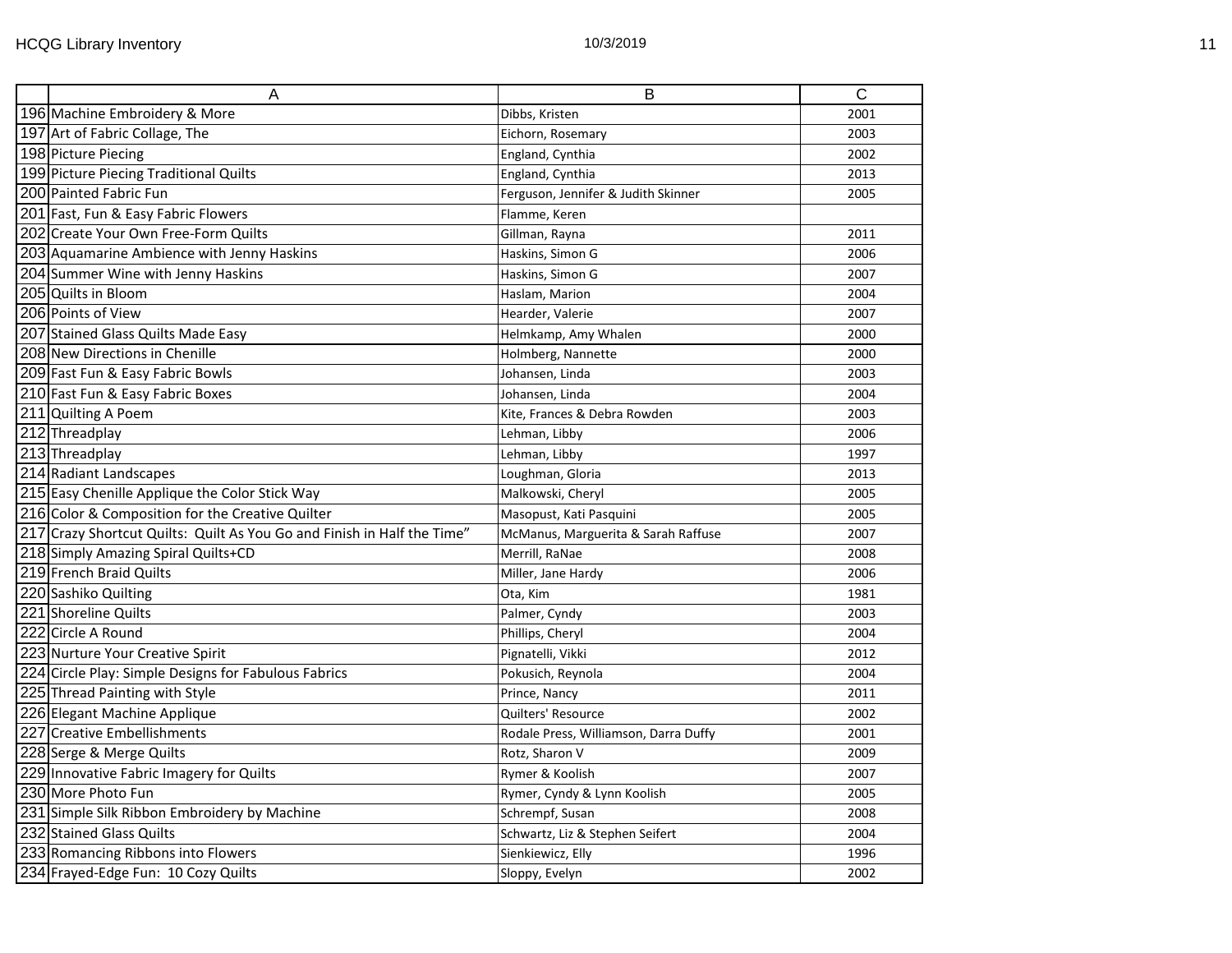|      | D                                                 | E               | F                                | G                  |
|------|---------------------------------------------------|-----------------|----------------------------------|--------------------|
|      | 196 Quilt Art, Embellishments, Special Techniques | <b>Hot Pink</b> |                                  |                    |
| 1971 | Quilt Art, Embellishments, Special Techniques     | <b>Hot Pink</b> |                                  |                    |
|      | 198 Quilt Art, Embellishments, Special Techniques | <b>Hot Pink</b> |                                  |                    |
|      | 199 Quilt Art, Embellishments, Special Techniques | <b>Hot Pink</b> |                                  |                    |
| 200  | Quilt Art, Embellishments, Special Techniques     | Hot Pink        |                                  |                    |
| 201  | Quilt Art, Embellishments, Special Techniques     | <b>Hot Pink</b> |                                  |                    |
| 202  | Quilt Art, Embellishments, Special Techniques     | <b>Hot Pink</b> | Contemporary                     |                    |
| 2031 | Quilt Art, Embellishments, Special Techniques     | Hot Pink        |                                  |                    |
|      | 204 Quilt Art, Embellishments, Special Techniques | Hot Pink        |                                  |                    |
|      | 205 Quilt Art, Embellishments, Special Techniques | <b>Hot Pink</b> |                                  |                    |
|      | 206 Quilt Art, Embellishments, Special Techniques | Hot Pink        | Landscapes                       |                    |
|      | 207 Quilt Art, Embellishments, Special Techniques | <b>Hot Pink</b> | <b>Stained Glass Quilts</b>      |                    |
|      | 208 Quilt Art, Embellishments, Special Techniques | Hot Pink        | Chenille                         |                    |
|      | 209 Quilt Art, Embellishments, Special Techniques | <b>Hot Pink</b> |                                  |                    |
|      | 210 Quilt Art, Embellishments, Special Techniques | <b>Hot Pink</b> |                                  |                    |
| 211  | Quilt Art, Embellishments, Special Techniques     | Hot Pink        |                                  |                    |
|      | 212 Quilt Art, Embellishments, Special Techniques | <b>Hot Pink</b> |                                  |                    |
| 213  | Quilt Art, Embellishments, Special Techniques     | <b>Hot Pink</b> | Machine Embroidery Te Nell Swazy |                    |
|      | 214 Quilt Art, Embellishments, Special Techniques | <b>Hot Pink</b> | Landscapes                       |                    |
|      | 215 Quilt Art, Embellishments, Special Techniques | Hot Pink        | Chenille                         |                    |
|      | 216 Quilt Art, Embellishments, Special Techniques | <b>Hot Pink</b> | Color                            |                    |
| 217  | Quilt Art, Embellishments, Special Techniques     | Hot Pink        |                                  |                    |
|      | 218 Quilt Art, Embellishments, Special Techniques | <b>Hot Pink</b> |                                  |                    |
| 219I | Quilt Art, Embellishments, Special Techniques     | Hot Pink        | French Braid                     |                    |
| 220  | Quilt Art, Embellishments, Special Techniques     | <b>Hot Pink</b> | Sashiko                          |                    |
| 221  | Quilt Art, Embellishments, Special Techniques     | <b>Hot Pink</b> | Beach & Nautical                 |                    |
| 222  | Quilt Art, Embellishments, Special Techniques     | Hot Pink        | Circles                          | <b>Sherry Rice</b> |
| 2231 | Quilt Art, Embellishments, Special Techniques     | Hot Pink        |                                  |                    |
| 224  | Quilt Art, Embellishments, Special Techniques     | <b>Hot Pink</b> | Circles                          |                    |
| 225  | Quilt Art, Embellishments, Special Techniques     | Hot Pink        |                                  |                    |
|      | 226 Quilt Art, Embellishments, Special Techniques | Hot Pink        |                                  |                    |
| 227  | Quilt Art, Embellishments, Special Techniques     | <b>Hot Pink</b> |                                  |                    |
| 228  | Quilt Art, Embellishments, Special Techniques     | Hot Pink        |                                  |                    |
| 229  | Quilt Art, Embellishments, Special Techniques     | <b>Hot Pink</b> |                                  | Bette McIlveen     |
| 230  | Quilt Art, Embellishments, Special Techniques     | <b>Hot Pink</b> | Photo quilts                     |                    |
| 231  | Quilt Art, Embellishments, Special Techniques     | <b>Hot Pink</b> |                                  |                    |
| 2321 | Quilt Art, Embellishments, Special Techniques     | <b>Hot Pink</b> | Paper piecing                    |                    |
|      | 233 Quilt Art, Embellishments, Special Techniques | <b>Hot Pink</b> | Applique                         |                    |
|      | 234 Quilt Art, Embellishments, Special Techniques | Hot Pink        | Frayed Edge                      |                    |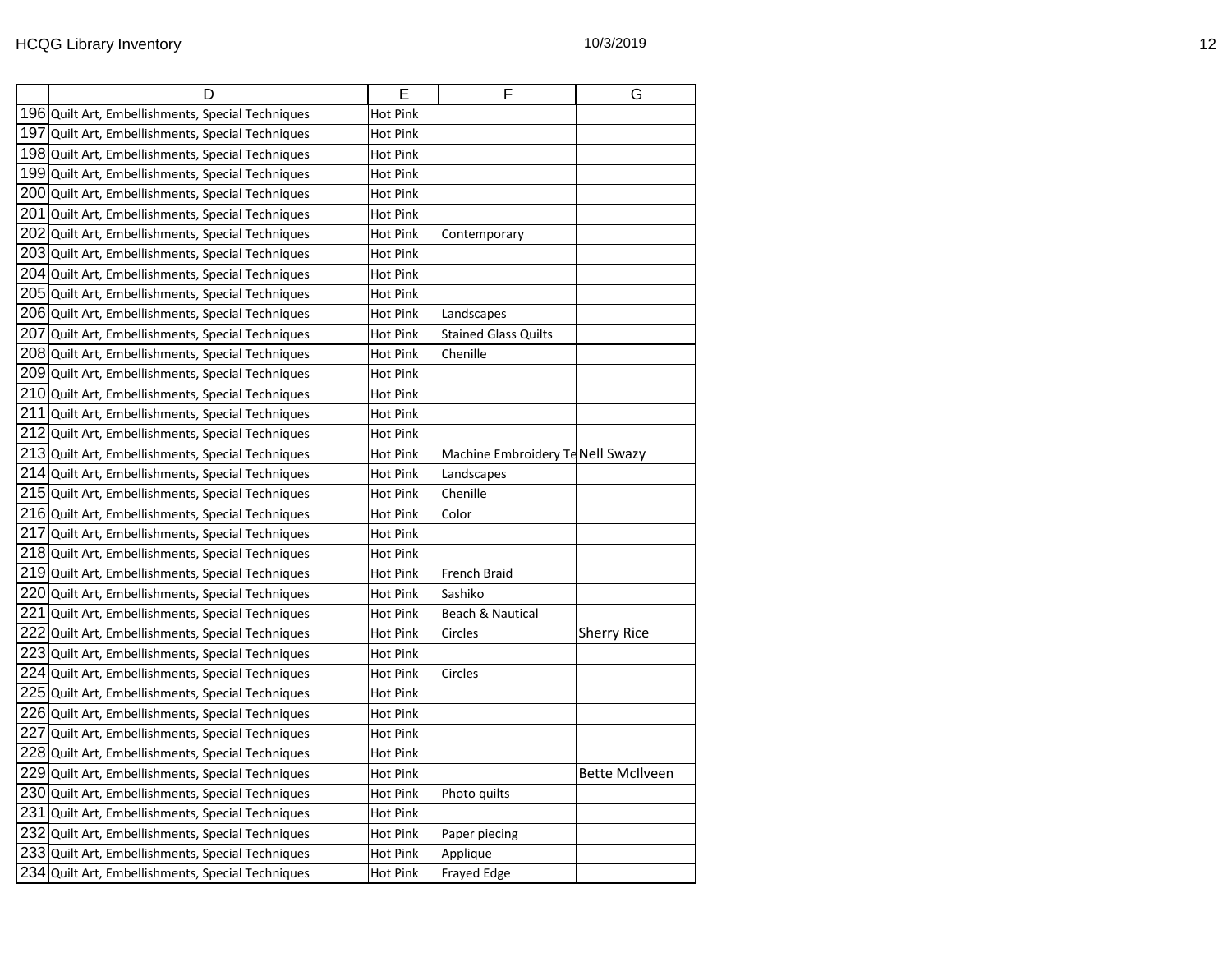|                                                   | A                                                                 | B                                 | $\overline{C}$ |
|---------------------------------------------------|-------------------------------------------------------------------|-----------------------------------|----------------|
|                                                   | 235 Strips 'n Curves: A New Spin on Strip PiecingSmith, Louisa L. | Smith, Louisa L.                  | 2001           |
| 236 Textile Art                                   |                                                                   | Stein, Susan                      | 2010           |
| 237 Karen K Stone Quilts                          |                                                                   | Stone, Karen K                    | 2004           |
| 238 Quilt Art: Color Your Quilts                  |                                                                   | Stuart, Trish                     | 2002           |
| 239 Quilt Art: Curves Made Easy                   |                                                                   | Stuart, Trish                     | 2003           |
| 240 Quilt Art: More Quilts to Color               |                                                                   | Stuart, Trish                     | 2003           |
| 241 Fantasies & Flowers: Origami in Fabric        |                                                                   | Sudo, Kumiko                      | 1999           |
| 242 Quilter's Stitch Bible, The                   |                                                                   | Tinkler, Nikki                    | 2006           |
| 243 Embellishments A to Z                         |                                                                   | Valley, Stephanie                 | 1999           |
| 244 Fanciful Stitches, Colorful Quilts            |                                                                   | Wasilowski, Laura                 | 2011           |
| 245 Fantastic Fabric Folding                      |                                                                   | Watt, Rebecca                     | 2000           |
| 246 Through the Garden Gate                       |                                                                   | Wells, Jean & Valori              | 1999           |
| 247 Crazy Patchwork                               |                                                                   | Wilhoit, Alice                    | 2009           |
| 248 Celtic Quilts: A New Look for Ancient Designs |                                                                   | Williams, Beth Ann                | 2000           |
| 249 Color Play, second edition                    |                                                                   | Wolfrom, Joen                     | 2014           |
| 250 Dresden Flower Garden                         |                                                                   | Young, Blanche & Lynette Young    | 2011           |
| 251 Landscape Quilts for Kids                     |                                                                   | Zieman, Nancy & Natalie Sewell    | 2004           |
| 252 Machine Embroidery Makes the Quilt            |                                                                   | Albin, Patty                      | 2004           |
| 253 Stash Lab: Simple Solutions for Scrap Quilts  |                                                                   | Alexander, Tonya                  | 2015           |
| 254 Sunbonnet Sue is Alive & Well                 |                                                                   | American School of Needlework     | 1995           |
| 255 Simply Stars                                  |                                                                   | Anderson, Alex                    | 1996           |
|                                                   | 256 Pieced Drawings: EQ7 Exercises in Pieced Block Design         | Anderson, Patti R.                | 2013           |
| 257 Quilting with Carol Armstrong                 |                                                                   | Armstrong, Carol                  | 2001           |
| 258 Cups & Saucers                                |                                                                   | Bakker, Maaike                    | 2000           |
| 259 201 Quilt Blocks, Motifs, Projects & Ideas    |                                                                   | Bell, Louise                      | 2008           |
| 2601501 Quilt Blocks                              |                                                                   | <b>Better Homes &amp; Gardens</b> | 1994           |
| 261 Great Patchwork Collection                    |                                                                   | <b>Better Homes &amp; Gardens</b> | 1997           |
| 262 Quilts to Make for the Kids                   |                                                                   | <b>Better Homes &amp; Gardens</b> | 1999           |
| 263 Creative Two-Block Quilts                     |                                                                   | Boerens, Trice                    | 2009           |
| 264 Lap Quilting Lives!                           |                                                                   | Bonesteel, Georgia                | 1999           |
| 265 More Quick Rotary Cutter Quilts               |                                                                   | Bono, Pam                         | 1996           |
| 266 Flannel Quilts                                |                                                                   | Bonsib, Sandy                     | 2001           |
| 267 Quilting Your Memories                        |                                                                   | Bonsib, Sandy                     | 1999           |
| 268 Simple Strategies For Block-Swap Quilts       |                                                                   | Brown, Lynn Roddy                 | 2009           |
| 269 Wonderfully Whimsical Quilts                  |                                                                   | Burniston, Carol                  | 2004           |
| 270 Small Wonders                                 |                                                                   | Carlson, Elizabeth Hamby          | 1999           |
| 271 24 Angel Quilt Blocks                         |                                                                   | Causee, Linda                     | 2002           |
| 272 Traditions from Elm Creek Quilts              |                                                                   | Chiaverini, Jennifer              | 2011           |
| 273 Mastering Quilt Marking                       |                                                                   | Cory, Pepper                      | 1999           |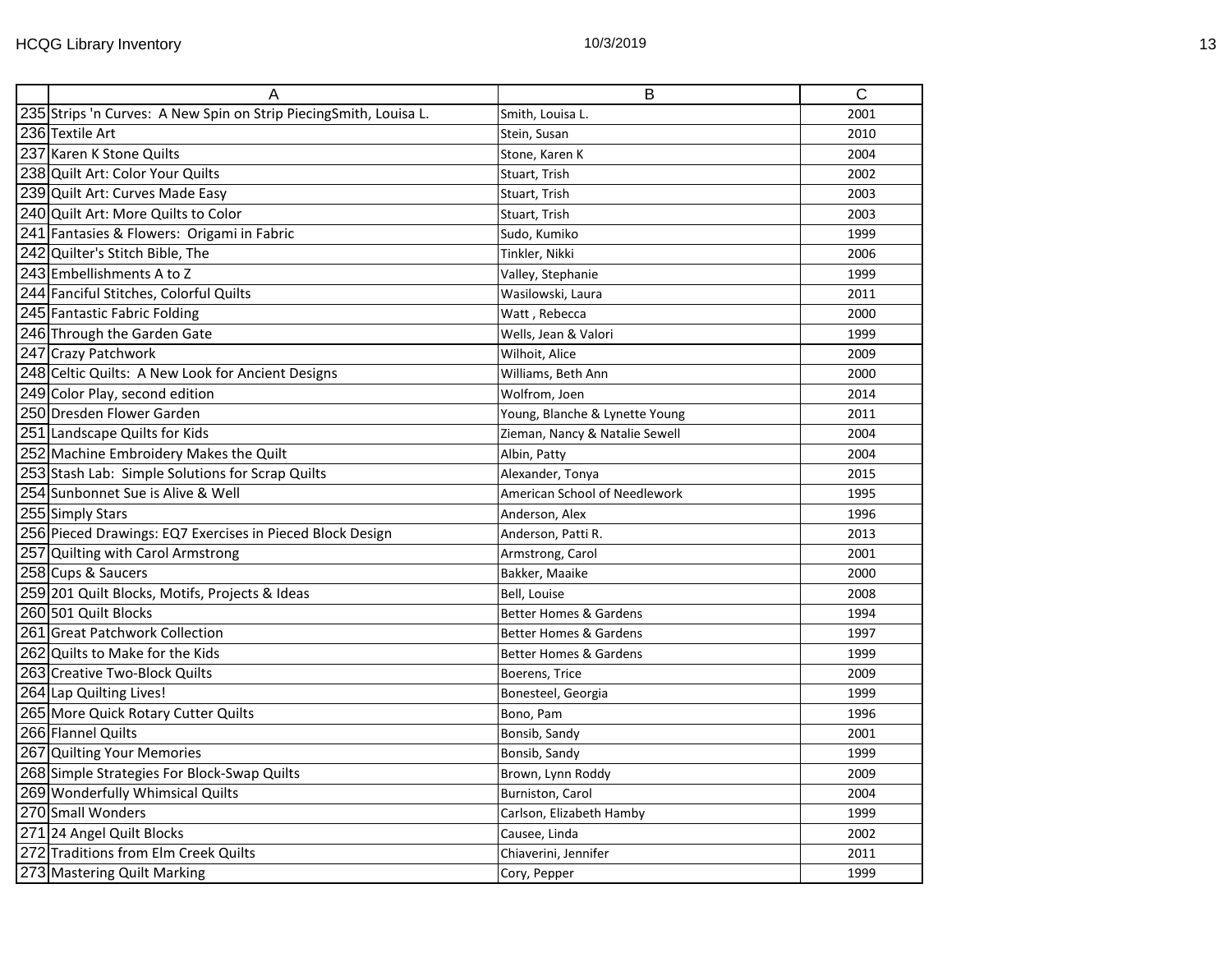| D                                                   | E               | F                        | G                |
|-----------------------------------------------------|-----------------|--------------------------|------------------|
| 235 Quilt Art, Embellishments, Special Techniques   | Hot Pink        |                          |                  |
| 236 Quilt Art, Embellishments, Special Techniques   | <b>Hot Pink</b> |                          |                  |
| 237 Quilt Art, Embellishments, Special Techniques   | <b>Hot Pink</b> | Foundation               |                  |
| 238 Quilt Art, Embellishments, Special Techniques   | <b>Hot Pink</b> | Color                    |                  |
| 239 Quilt Art, Embellishments, Special Techniques   | Hot Pink        |                          |                  |
| 240 Quilt Art, Embellishments, Special Techniques   | <b>Hot Pink</b> | Color                    |                  |
| $241$ Quilt Art, Embellishments, Special Techniques | Hot Pink        | <b>Fabric Folding</b>    |                  |
| 242 Quilt Art, Embellishments, Special Techniques   | <b>Hot Pink</b> |                          |                  |
| 243 Quilt Art, Embellishments, Special Techniques   | Hot Pink        |                          |                  |
| 244 Quilt Art, Embellishments, Special Techniques   | <b>Hot Pink</b> | Embroidery               |                  |
| 245 Quilt Art, Embellishments, Special Techniques   | <b>Hot Pink</b> | <b>Fabric Folding</b>    |                  |
| 246 Quilt Art, Embellishments, Special Techniques   | <b>Hot Pink</b> | <b>Flower Quilts</b>     |                  |
| 247 Quilt Art, Embellishments, Special Techniques   | <b>Hot Pink</b> | Embroidery               | Evelyn Boswell   |
| 248 Quilt Art, Embellishments, Special Techniques   | <b>Hot Pink</b> | <b>Celtic Designs</b>    |                  |
| 249 Quilt Art, Embellishments, Special Techniques   | <b>Hot Pink</b> | Color                    |                  |
| 250 Quilt Art, Embellishments, Special Techniques   | <b>Hot Pink</b> |                          |                  |
| 251 Quilt Art, Embellishments, Special Techniques   | Hot Pink        | Kids, Animals, Applique  |                  |
| 252 Quilt Patterns, Blocks                          | Gold            |                          |                  |
| 253 Quilt Patterns, Blocks                          | Gold            | <b>Modern Quilts</b>     |                  |
| 254 Quilt Patterns, Blocks                          | Gold            |                          |                  |
| 255 Quilt Patterns, Blocks                          | Gold            |                          |                  |
| 256 Quilt Patterns, Blocks                          | Gold            | EQ7                      |                  |
| 257 Quilt Patterns, Blocks                          | Gold            |                          |                  |
| 258 Quilt Patterns, Blocks                          | Gold            |                          |                  |
| 259 Quilt Patterns, Blocks                          | Gold            |                          |                  |
| 260 Quilt Patterns, Blocks                          | Gold            |                          |                  |
| 261 Quilt Patterns, Blocks                          | Gold            |                          |                  |
| 262 Quilt Patterns, Blocks                          | Gold            | Babies, Kids             |                  |
| 263 Quilt Patterns, Blocks                          | Gold            |                          |                  |
| 264 Quilt Patterns, Blocks                          | Gold            |                          |                  |
| 265 Quilt Patterns, Blocks                          | Gold            |                          |                  |
| 266 Quilt Patterns, Blocks                          | Gold            |                          | Margaret Prather |
| 267 Quilt Patterns, Blocks                          | Gold            |                          |                  |
| 268 Quilt Patterns, Blocks                          | Gold            | <b>Block Swap Quilts</b> | Zola Woodward    |
| 269 Quilt Patterns, Blocks                          | Gold            | Babies, Kids             |                  |
| 270 Quilt Patterns, Blocks                          | Gold            | Miniatures               |                  |
| 271 Quilt Patterns, Blocks                          | Gold            | Angels                   |                  |
| 272 Quilt Patterns, Blocks                          | Gold            |                          |                  |
| 273 Quilt Patterns, Blocks                          | Gold            |                          | Sue Coates       |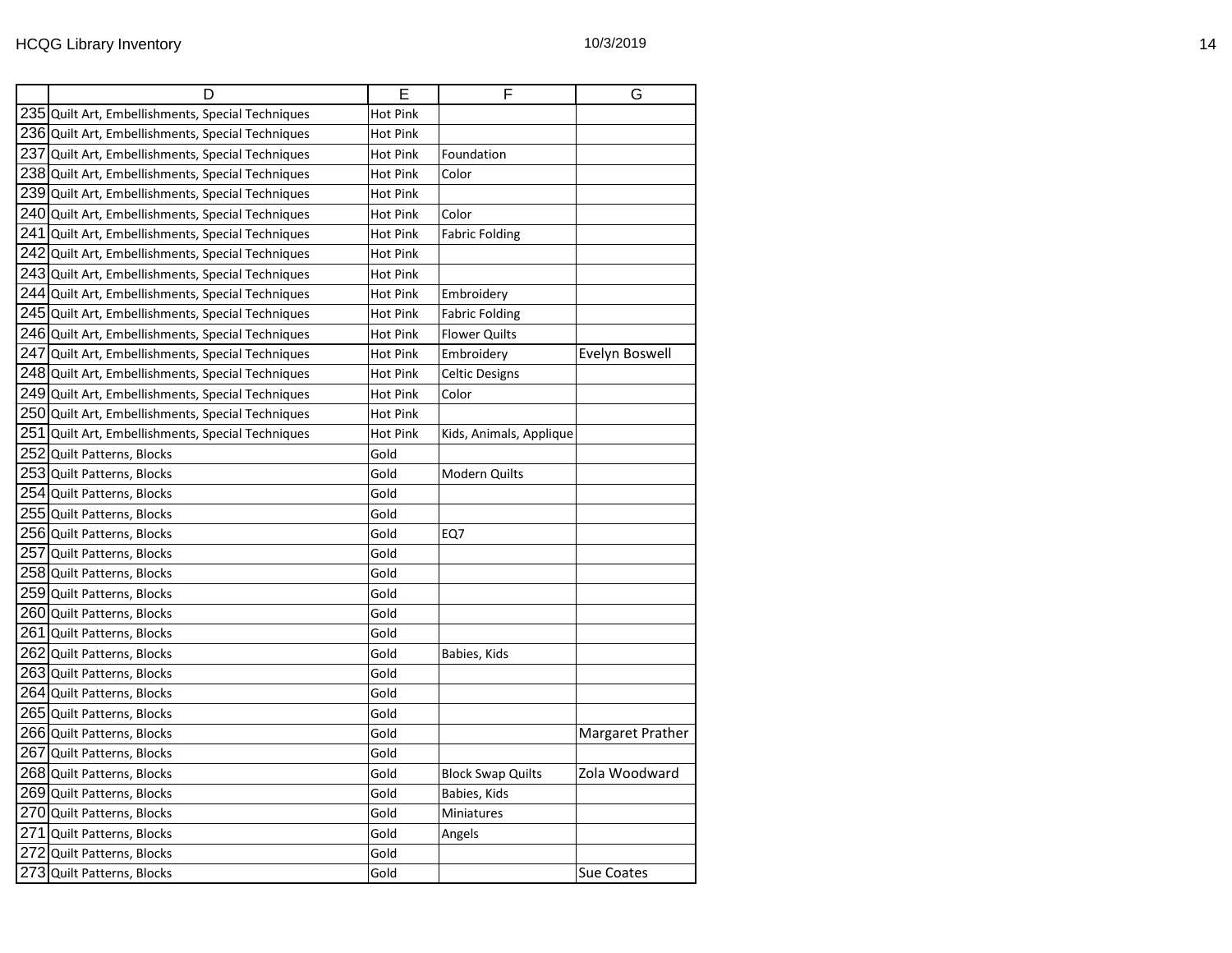| A                                                              | B                                 | $\overline{\text{c}}$ |
|----------------------------------------------------------------|-----------------------------------|-----------------------|
| 274 Celebrations                                               | Covey, Mary M.                    | 2002                  |
| 275 Threaded Together: The Pink Ribbon Quilt Project           | Crafter's Choice                  | 2002                  |
| 276 Paper-Pieced Curves                                        | Davis, Jodie                      | 2000                  |
| 277 Pink Ribbon Quilts                                         | Dietrich, Mimi                    | 1999                  |
| 278 Adding Layers                                              | Doughty, Kathy                    | 2014                  |
| 279 Through the Window & Beyond                                | Edwards, Lynn                     | 1995                  |
| 280 Moondance 'n More                                          | Ferrier, Beth                     | 2005                  |
| 281 Beyond Log Cabin                                           | Gadd, Kerry                       | 1999                  |
| 282 A New Look at Log Cabin Quilts                             | Glover, Flavin                    | 2003                  |
| 283 Contemporary Classics in Plaids & Stripes                  | Goldsmith, Becky & Linda Jenkins  | 2002                  |
| 284 The Farmer's Wife Sampler Quilt +CD                        | Hird, Laurie Aaron                | 2009                  |
| 285 Collection of Classic Quilts                               | Jensen, Lynette                   | 2003                  |
| 286 Thimbleberries Book of Quilts, The                         | Jensen, Lynette                   | 1998                  |
| 287 Thimbleberries Housewarming, A                             | Jensen, Lynette                   | 2000                  |
| 288 Thimbleberries Small Wonders                               | Jensen, Lynette                   | 2011                  |
| 289 Threads & Ties That Bind: Exquisite Quilts from Tie Fabric | Johnson, Jean                     | 1996                  |
| 290 Piecefully Amish                                           | Kauffman, Connie                  | 2002                  |
| 291 Stretching Tradition                                       | Kough, Lynn G.                    | 1991                  |
| 292 Hunter Star Quilts & Beyond                                | Krentz, Jan                       | 2003                  |
| 293 Quick Method Liberty Quilts                                | Leisure Arts, Inc.                | 1996                  |
| 294 Quick-Method Liberty Quilts                                | Leisure Arts, Inc.                | 1996                  |
| 295 Layer Cake, Jelly Roll and Charm Quilts                    | Lintott, Pam & Nicky              | 2009                  |
| 296 Rich Traditions: Scrap Quilts to Paper Piece               | Mahoney, Nancy                    | 2002                  |
| 297 Biblical Blocks: Inspired Designs for Quilters             | Makhan, Rosemary                  | 2001                  |
| 298 Two-Color Quilts                                           | Martin, Nancy                     | 1998                  |
| 299 Fast Fusible Quilts; Cross Stitch Quilts Made Easy         | Martin, Terry                     | 2001                  |
| 300 Snowflake Follies                                          | Martin, Terry                     | 2003                  |
| 301 Blended Quilts II from In the Beginnings                   | McCloskey, Marsha                 | 2004                  |
| 302 Feathered Star Quilts                                      | McCloskey, Marsha                 | 1987                  |
| 303 Blended Quilts                                             | McCloskey, Marsha & Sharon Yenter | 2002                  |
| 304 Q is for Quilt                                             | McClun, Diana & Laura Nownes      | 2002                  |
| 305 Pieced Vegetables                                          | McDowell, Ruth B.                 | 2002                  |
| 306 When Quilters Gather                                       | McDowell, Ruth B.                 | 2003                  |
| 307 Missouri Star Quilt Co Block Baby                          | Missouri Star Quilt Co            | 2108                  |
| 308 Log Cabin ABCs                                             | Mitchell, Marti & Sara Raffuse    | 2006                  |
| 309 Just Can't Cut It!                                         | Moster, Pamela                    | 2003                  |
| 310 Cut-Loose Quilts: Stack, Slice, Switch & Sew               | Mullen, Jan                       | 2001                  |
| 311 15 Two Block Quilts                                        | Olson, Claudia                    | 2002                  |
| 312 Best-Loved Quilt Patterns [oversized]                      | Oxmoor House                      | 1991                  |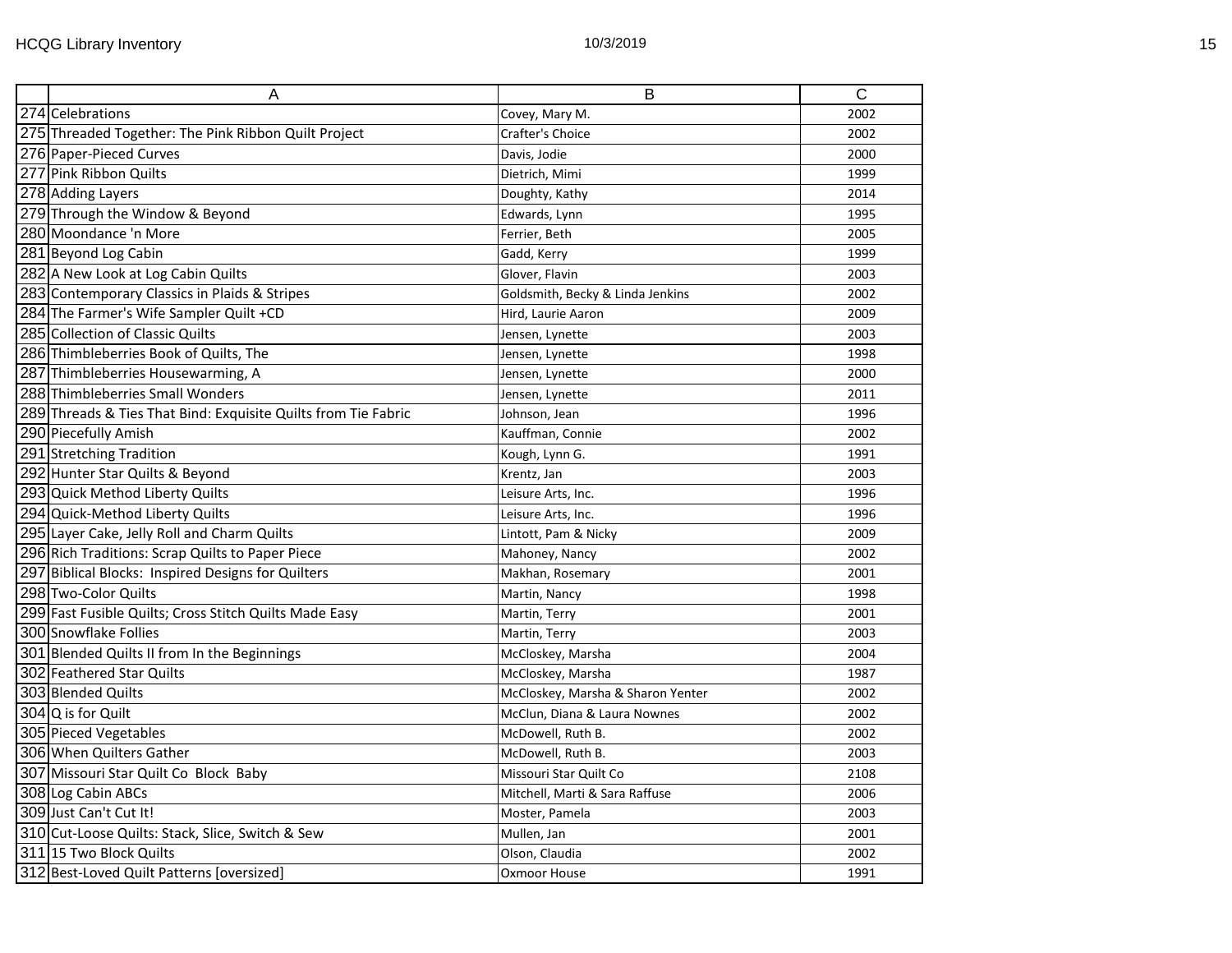| D                          | Е    | F                      | G               |
|----------------------------|------|------------------------|-----------------|
| 274 Quilt Patterns, Blocks | Gold |                        |                 |
| 275 Quilt Patterns, Blocks | Gold | <b>Breast Cancer</b>   |                 |
| 276 Quilt Patterns, Blocks | Gold | Paper piecing          |                 |
| 277 Quilt Patterns, Blocks | Gold | <b>Breast Cancer</b>   |                 |
| 278 Quilt Patterns, Blocks | Gold |                        | Maudie Jacobson |
| 279 Quilt Patterns, Blocks | Gold |                        |                 |
| 280 Quilt Patterns, Blocks | Gold |                        |                 |
| 281 Quilt Patterns, Blocks | Gold | Log Cabin              |                 |
| 282 Quilt Patterns, Blocks | Gold | Log Cabin              | Lahoma Rice     |
| 283 Quilt Patterns, Blocks | Gold |                        |                 |
| 284 Quilt Patterns, Blocks | Gold | History                |                 |
| 285 Quilt Patterns, Blocks | Gold |                        |                 |
| 286 Quilt Patterns, Blocks | Gold |                        |                 |
| 287 Quilt Patterns, Blocks | Gold |                        |                 |
| 288 Quilt Patterns, Blocks | Gold |                        |                 |
| 289 Quilt Patterns, Blocks | Gold | Men'sTies              |                 |
| 290 Quilt Patterns, Blocks | Gold | Amish                  |                 |
| 291 Quilt Patterns, Blocks | Gold |                        |                 |
| 292 Quilt Patterns, Blocks | Gold |                        |                 |
| 293 Quilt Patterns, Blocks | Gold | Applique               |                 |
| 294 Quilt Patterns, Blocks | Gold | Applique               |                 |
| 295 Quilt Patterns, Blocks | Gold |                        |                 |
| 296 Quilt Patterns, Blocks | Gold | Paper piecing          |                 |
| 297 Quilt Patterns, Blocks | Gold | <b>Biblical Blocks</b> |                 |
| 298 Quilt Patterns, Blocks | Gold |                        |                 |
| 299 Quilt Patterns, Blocks | Gold |                        |                 |
| 300 Quilt Patterns, Blocks | Gold |                        |                 |
| 301 Quilt Patterns, Blocks | Gold |                        |                 |
| 302 Quilt Patterns, Blocks | Gold |                        |                 |
| 303 Quilt Patterns, Blocks | Gold |                        |                 |
| 304 Quilt Patterns, Blocks | Gold |                        |                 |
| 305 Quilt Patterns, Blocks | Gold |                        |                 |
| 306 Quilt Patterns, Blocks | Gold |                        |                 |
| 307 Quilt Patterns, Blocks | Gold | <b>Baby Quilts</b>     |                 |
| 308 Quilt Patterns, Blocks | Gold | Log Cabin              |                 |
| 309 Quilt Patterns, Blocks | Gold |                        |                 |
| 310 Quilt Patterns, Blocks | Gold |                        |                 |
| 311 Quilt Patterns, Blocks | Gold |                        |                 |
| 312 Quilt Patterns, Blocks | Gold |                        |                 |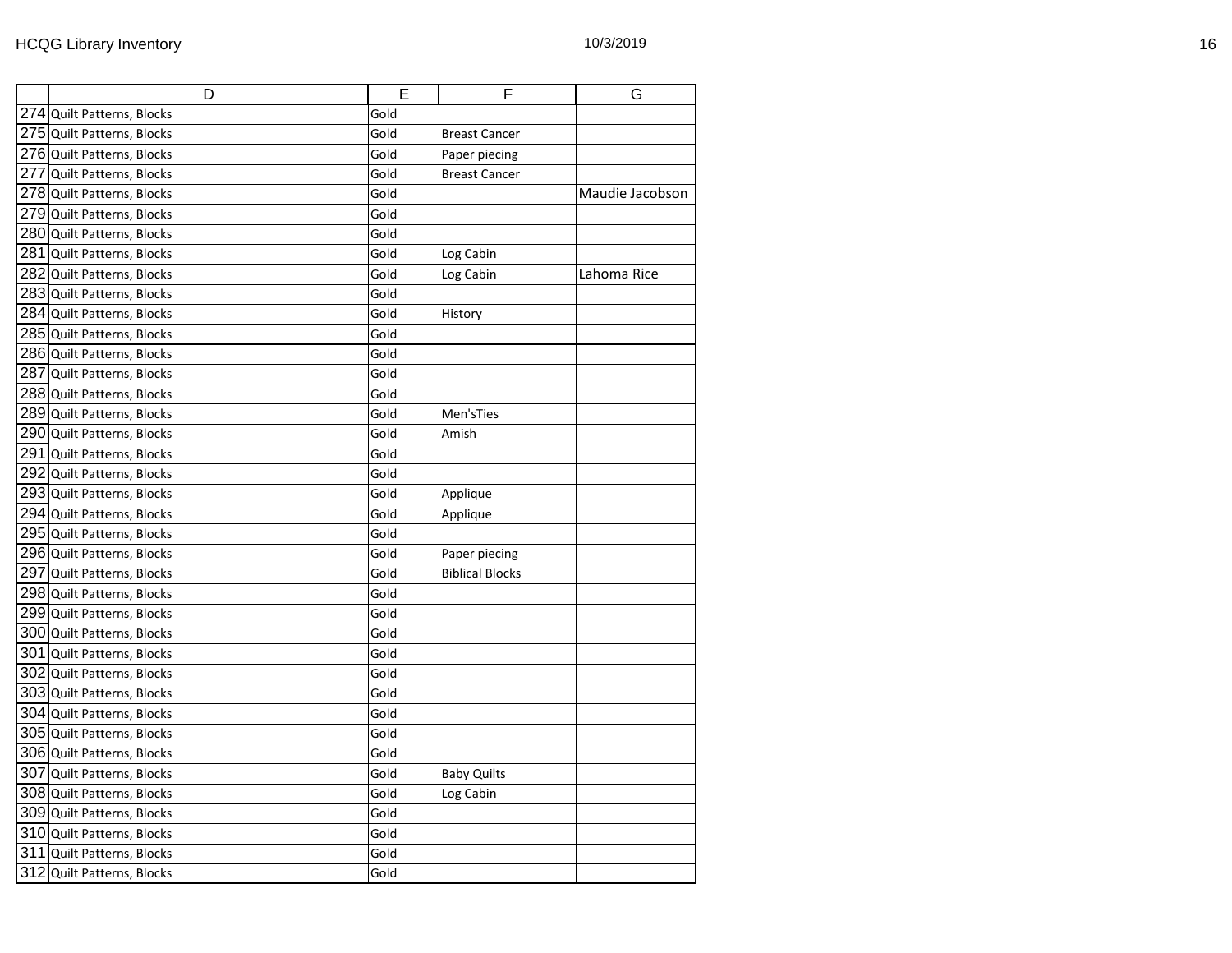| $\overline{A}$                                                          | B                                 | $\overline{\text{c}}$ |
|-------------------------------------------------------------------------|-----------------------------------|-----------------------|
| 313 Great American Quilts 1987                                          | Oxmoor House, Sandra Obrien       |                       |
| 314 Great American Quilts 1988                                          | Oxmoor House, Sandra Obrien       |                       |
| 315 Great American Quilts 1989                                          | Oxmoor House, Sandra Obrien       |                       |
| 316 Great American Quilts 1990                                          | Oxmoor House, Sandra Obrien       |                       |
| 317 Great American Quilts 1991                                          | Oxmoor House, Sandra Obrien       |                       |
| 318 Great American Quilts 1992                                          | Oxmoor House, Sandra Obrien       |                       |
| 319 Great American Quilts 1993                                          | Oxmoor House, Sandra Obrien       |                       |
| 320 Great American Quilts 1994                                          | Oxmoor House, Sandra Obrien       |                       |
| 321 Pinwheel Party: 12 Fun and Unique Quilts                            | Pahl, Ellen                       | 2010                  |
| 322 Dear Jane 225 Patterns from 1863 Jane A Stickle Quilt               | Papadakis, Brenda Manges          | 1996                  |
| 323 Quick Watercolor Quilts                                             | Pappas, Dina                      | 1999                  |
| 324 Mola Techniques for Today's Quilters                                | Patera, Charlotte                 | 1995                  |
| 325 World of Amish Quilts, The                                          | Pellman, Rachel & Kennety         | 1984                  |
| 326 Country Quilts for Friends                                          | Peters, Margaret & Ann Sutton     | 2004                  |
| 327 Quilting with Japanese Fabrics                                      | Pippen, Kitty                     | 2000                  |
| 328 Quilted Havens: City Houses, Country Homes                          | Purney-Mark, Susan & Daphne Grieg | 1999                  |
| 329 State Block Winners: Quilter's Newsletter Magazine [Oversized Book] | <b>Quilter's Newsletter</b>       | 1989                  |
| 330 Classic American Quilt Collection: Log Cabin, The                   | Rodale Press, Inc.                | 1994                  |
| 331 Classic American Quilt Collection: Amish, The                       | Rodale Press, Inc., Karen Bolesta | 1996                  |
| 332 Christmas with Jenny Beyer                                          | Rodale, Press, Inc.               | 1996                  |
| 333 A Bouquet of Quilts                                                 | Rymer, Cyndy & Jennifer Rounds    | 2002                  |
| 334 Wine Country Quilts                                                 | Rymer, Cyndy & Jennifer Rounds    | 2003                  |
| 335 Triangle Tricks                                                     | Schneider, Sally                  | 2003                  |
| 336 Easy Four-Patch Quilting                                            | Staugger, Jeanne & Sandra Hatch   | 1999                  |
| 337 Quilted Cross, The                                                  | Watts, J. Michelle                | 2003                  |
| 338 The Quilted Cross                                                   | Watts, J. Michelle                | 2003                  |
| 339 Sensational Scrap Quilts                                            | Williamson, Darra Duffy           | 1992                  |
| 340 Curvy Log Cabin Quilts                                              | Wright, Jean Ann                  | 2015                  |
| 341 Four Patch Frolic: Quilts from 5", 10" Squares                      | Groves, Barbara & Mary Jacobson   | 2009                  |
| 342 Supersize 'Em! 22 Quilts from Oversized Blocks                      | Kratovil, Debby                   | 2009                  |
| 343 Missouri Star Quilt Co Block Spring                                 | Missouri Star Quilt Co            | 2014                  |
| 344 More Loose Change: 14 Quilts from Nickels, Dimes & Fat Quarters     | Plett, Claudia & Le Ann Weaver    | 2010                  |
| 345 Reasons For Quilts                                                  | Sitar, Edyta                      | 2011                  |
| 346 Baby Quilts with Love                                               | Anderson, Alex                    | 2000                  |
| 347 Quilts for Girls & Boys                                             | Roberts, Barbara                  | 2000                  |
| 348 Fast Fun & Easy Christmas Decorations                               | Johansen, Linda                   | 2006                  |
| 349 Precision Pieced Quilts using the Foundation Method                 | Hall, Jane & Dixia Haywood        | 1992                  |
| 350 Patchwork Play Quilts                                               | Brown, Lynn Roddy                 | 2011                  |
| 351 Earthly Delights: The Perfect Finish                                | Buckley, Karen Kay                | 2006                  |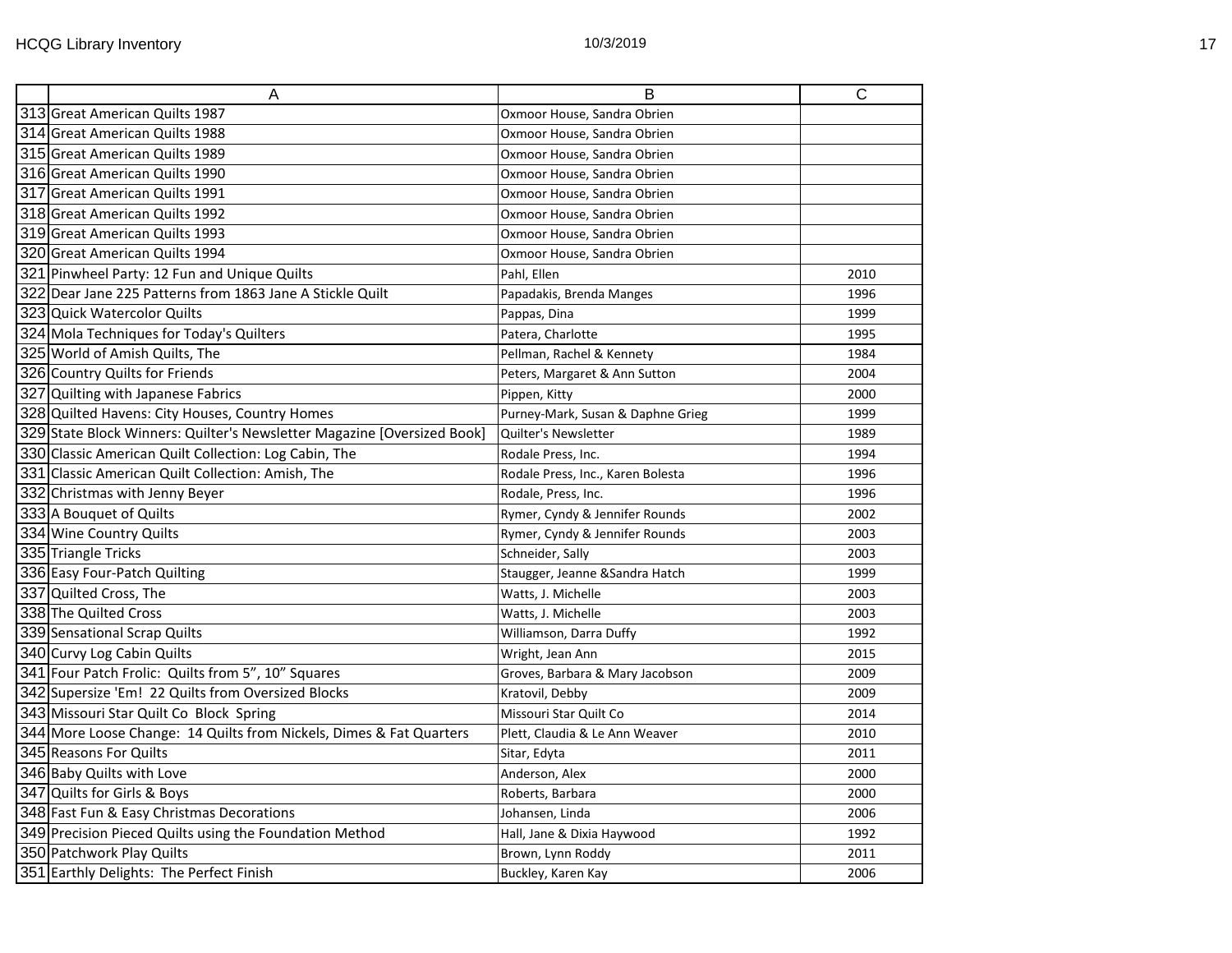| D                                              | E                    | F                       | G            |
|------------------------------------------------|----------------------|-------------------------|--------------|
| 313 Quilt Patterns, Blocks                     | Gold                 |                         |              |
| 314 Quilt Patterns, Blocks                     | Gold                 |                         |              |
| 315 Quilt Patterns, Blocks                     | Gold                 |                         |              |
| 316 Quilt Patterns, Blocks                     | Gold                 |                         |              |
| 317 Quilt Patterns, Blocks                     | Gold                 |                         |              |
| 318 Quilt Patterns, Blocks                     | Gold                 |                         |              |
| 319 Quilt Patterns, Blocks                     | Gold                 |                         |              |
| 320 Quilt Patterns, Blocks                     | Gold                 |                         |              |
| 321 Quilt Patterns, Blocks                     | Gold                 |                         |              |
| 322 Quilt Patterns, Blocks                     | Gold                 |                         |              |
| 323 Quilt Patterns, Blocks                     | Gold                 | Watercolor quilts       |              |
| 324 Quilt Patterns, Blocks                     | Gold                 |                         |              |
| 325 Quilt Patterns, Blocks                     | Gold                 | Amish                   |              |
| 326 Quilt Patterns, Blocks                     | Gold                 |                         |              |
| 327 Quilt Patterns, Blocks                     | Gold                 | Japanese Fabrics        |              |
| 328 Quilt Patterns, Blocks                     | Gold                 |                         |              |
| 329 Quilt Patterns, Blocks                     | Gold                 |                         |              |
| 330 Quilt Patterns, Blocks                     | Gold                 | Log Cabin               |              |
| 331 Quilt Patterns, Blocks                     | Gold                 | Amish                   | Anita Birson |
| 332 Quilt Patterns, Blocks                     | Gold                 | Christmas               |              |
| 333 Quilt Patterns, Blocks                     | Gold                 |                         |              |
| 334 Quilt Patterns, Blocks                     | Gold                 |                         |              |
| 335 Quilt Patterns, Blocks                     | Gold                 |                         |              |
| 336 Quilt Patterns, Blocks                     | Gold                 |                         |              |
| 337 Quilt Patterns, Blocks                     | Gold                 | Applique                |              |
| 338 Quilt Patterns, Blocks                     | Gold                 |                         |              |
| 339 Quilt Patterns, Blocks                     | Gold                 | <b>Scrap Quilts</b>     |              |
| 340 Quilt Patterns, Blocks                     | Gold                 |                         |              |
| 341 Quilt Patterns, Blocks                     | Gold                 |                         |              |
| 342 Quilt Patterns, Blocks                     | Gold                 |                         |              |
| 343 Quilt Patterns, Blocks                     | Gold                 |                         |              |
| 344 Quilt Patterns, Blocks                     | Gold                 | Scrap Quilts            | Le Stourgeon |
| 345 Quilt Patterns, Blocks                     | Gold                 |                         |              |
| 346 Quilt Patterns, Blocks, Baby & Kids        | Gold                 | Babies, Kids            |              |
| 347 Quilt Patterns, Blocks, Baby & Kids        | Gold                 | Babies, Kids            |              |
| 348 Quilt Patterns, Blocks, Christmas          | Gold                 | Christmas               |              |
| 349 Quilt Patterns, Blocks, Foundation Piecing | Gold                 | Foundation              |              |
| 350 Quilt Technology, Quilting Basics          |                      | Dark Green Scrap Quilts |              |
| $351$ Quilt Technology, Quilting Basics        | Dark Green   Borders |                         | Wayne Osbon  |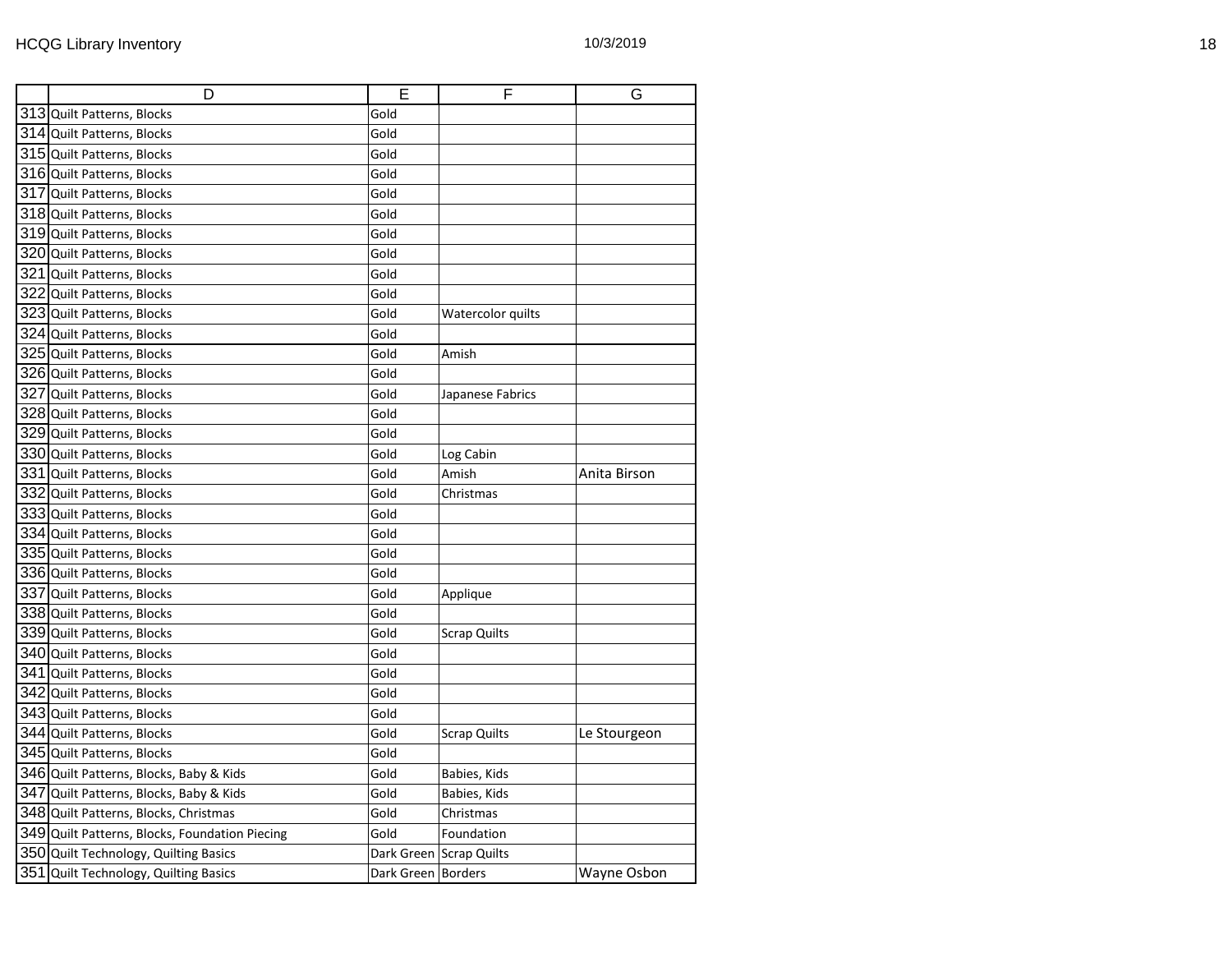| Α                                                             | B                          | C    |
|---------------------------------------------------------------|----------------------------|------|
| 352 Singer Sewing Reference Library Quilt Projects by Machine | Cy DeCosse Inc             | 1992 |
| 353 Terrific Tees: I Can't Believe It's a T-Shirt Quilt!      | DeLuz, Roberta             | 2008 |
| 354 Quilting                                                  | Dobson, Jenni              | 2005 |
| 355 Accidental Landscapes                                     | Eckmeier, Karen            | 2008 |
| 356 House Party: Coordinated Quilts & Pillows                 | Hunt, Sue                  | 2010 |
| 357 Fast-Forward Your Quilting                                | Pappas, Dina               | 2004 |
| 358 Bargello Hearts                                           | Podolsky, Nancy            | 1996 |
| 359 Quilts Made Modern                                        | Ringle, Weeks & Bill Kerr  | 2010 |
| 360 Focus on Batiks                                           | Smiley, Jan Bode           | 2004 |
| 361 Pieced to Fit: Instant Quilt Borders from Easy Blocks     | Snyder, Sheila Sinclair    | 2004 |
| 362 Exploring Machine Trapunto                                | Walner, Hari               | 1999 |
| 363 Your First Quilt Book (or it should be!)                  | Doak, Carol                | 1997 |
| 364 Beyond the Blocks, Quilts with Great Borders              | Martin, Nancy              | 2002 |
| 365 On the Surface                                            | Hill, Wendy                | 1997 |
| 366 Embellish Chic                                            | Long, Connie               | 2002 |
| 367 Fun & Fancy Jackets & Vests                               | Lose, Patrick              | 1994 |
| 368 True Style: Pieced Jackets with Distinctive Applique      | True, Peggy                | 1997 |
| 369 Creative Kindness                                         | Zieman, Nancy & Gail Brown | 2002 |
| 370 Creating your Perfect Quilt Space                         | Hallock, Lois L.           | 2005 |